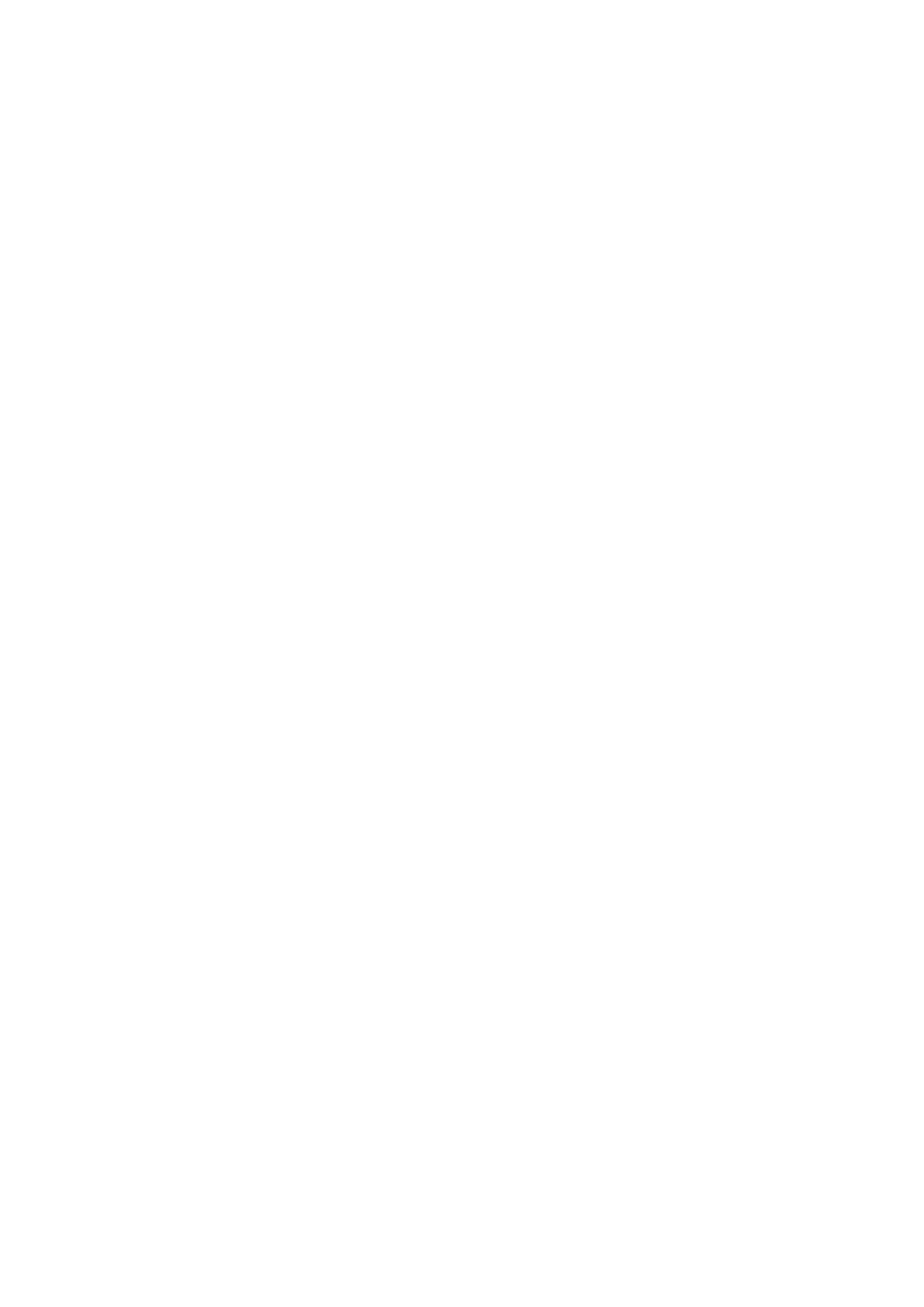## **Contents**

#### **Tables**

| Table 2 Proposed reductions and recommended level for WaterNSW's operating expenditure                                                                          |
|-----------------------------------------------------------------------------------------------------------------------------------------------------------------|
| Table 3 WaterNSW proposed and recommended capital expenditure (All Valleys,<br>Government and User Share basis, next determination period, \$thousands, \$2016- |
| Table 4 Recommended capital expenditure (By valley, User and Government Share, next                                                                             |

### **Figures**

| Figure 3 WaterNSW proposed capital expenditure within Fish River valley, renewals category |  |
|--------------------------------------------------------------------------------------------|--|
|                                                                                            |  |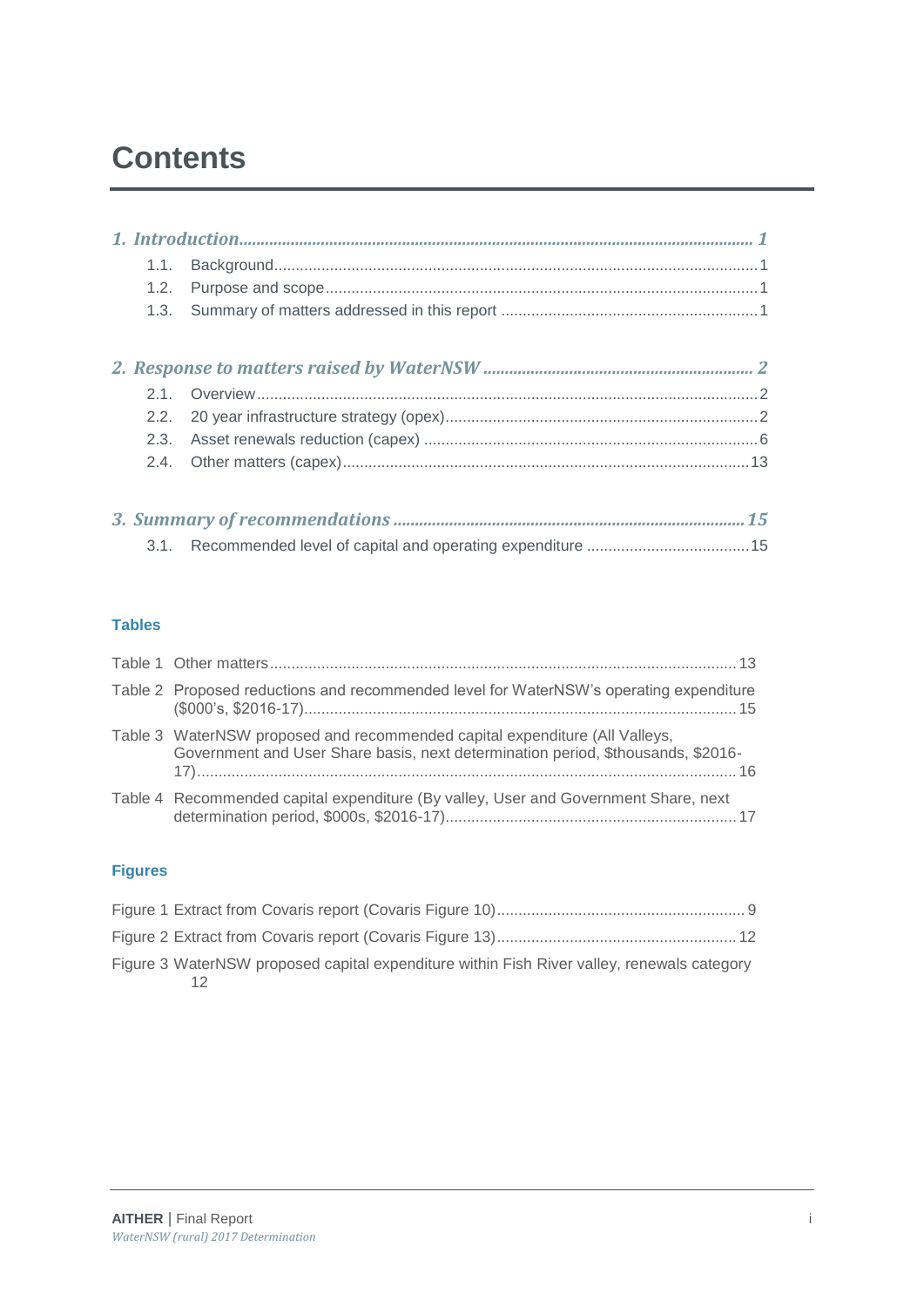## <span id="page-3-1"></span><span id="page-3-0"></span>**1.1. Background**

In March 2017, IPART released its Draft Report and Draft Determination of WaterNSW's rural water prices for the forthcoming expenditure period (beginning 1 July 2017). Aither was contracted by IPART to undertake a review of the prudency and efficiency of operational and capital expenditure set out in WaterNSW's pricing proposal. This expenditure review supported IPART's draft decisions regarding WaterNSW's prices, the recommendations of which were accepted by the Tribunal, and adopted for its Draft Determination with some minor adjustments.

WaterNSW has subsequently prepared a response to IPART's draft decisions on expenditure, and commissioned a consultant, Covaris, to examine some aspects of IPART's proposed expenditure reductions. Some of the matters challenged include reductions to operational and capital expenditure recommended by the review team in its expenditure review report published in February 2017.

IPART has sought targeted advice from the Aither led review team on specific issues relating to WaterNSW's expenditure to inform IPART's final decisions regarding WaterNSW's prices to apply from 1 July 2017.

## <span id="page-3-2"></span>**1.2. Purpose and scope**

To assist IPART in evaluating the arguments put forward by WaterNSW, it has engaged Aither, in collaboration with its partners for this engagement, WSP<sup>1</sup> and Oakley Greenwood (the review team) to review the arguments raised in WaterNSW's submission to IPART's Draft Report against Aither's recommended reduction to renewals capital expenditure and reduction in operating expenditure for the 20-year infrastructure strategy.

The scope of work involved reviewing WaterNSW's submission and supporting documentation (including a report by Covaris) as well as responses to further questions or requests for information made by the review team.

## <span id="page-3-3"></span>**1.3. Summary of matters addressed in this report**

WaterNSW's response to IPART's draft determination addresses a broad range of matters, only some of which relate to capital and operating expenditure proposals. Given this, this report does not address all the matters contained in WaterNSW's response to IPART's draft determination. The matters addressed in this report are:

- The lower level of operating expenditure that IPART has recommended for the WaterNSW 20 year infrastructure strategy
- WaterNSW's counter proposal regarding the level of expenditure that should be allowed for asset renewals.

Our response to these matters is contained in Section 2.

-

WSP Australia Pty Ltd – formerly known as WSP | Parsons Brinckerhoff.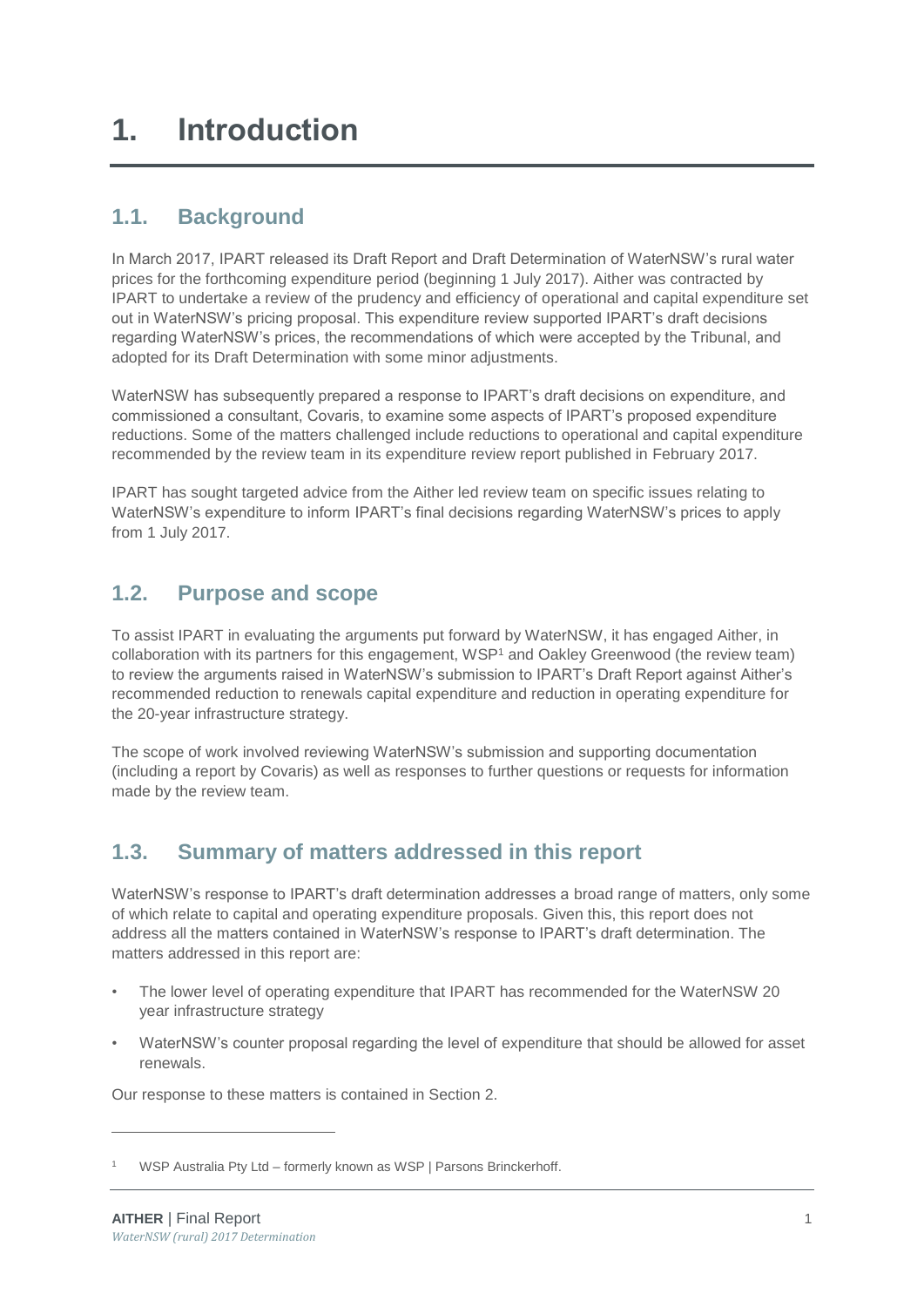## <span id="page-4-0"></span>**2. Response to matters raised by WaterNSW**

This section provides the review team's response to substantive operating and capital expenditure related issues raised by WaterNSW (or Covaris) in its submission to IPART.

### <span id="page-4-1"></span>**2.1. Overview**

#### **2.1.1. Operating expenditure**

Regarding operating expenditure, one substantive issue has been raised by WaterNSW that the review team have considered. This is outlined by WaterNSW in Section 3.2 of its response. Our response to WaterNSW's comments is provided at Section [2.2](#page-4-2) of this report.

#### **2.1.2. Capital expenditure**

Regarding capital expenditure, WaterNSW has stated it will be seeking reinstatement of \$13 million in capital expenditure. This is in response to IPART's draft decision to reduce expenditure in the asset renewals expenditure per valley by \$21 million. The amount of reinstatement sought is informed by a report by Covaris, which the review team have considered in detail (including supporting data or analyses) in preparing this report.

Our interpretation of the Covaris report is that the asset renewals reduction is being challenged based on three main issues, each of which may have contributed to divergent views about the reduction that should be made to the renewals program. These are the issues we have responded directly to in detail. Our interpretation of the Covaris report is that it claims that:

- the risk assessment process used by WaterNSW is robust
- the percentage reduction applied by the review team (25.6%) to 'per valley' renewal expenditure should be a lower value (14.5%)
- some valleys have high risk so there should be no reductions applied to those valleys at all.

In the sub-sections below (see Section [2.3\)](#page-8-0) we examine and respond to each of these issues. We also respond in less detail to several other observations or comments made in the Covaris report that relate to the basis for the review team's recommendations on capital expenditure (Section [2.4\)](#page-15-0).

## <span id="page-4-2"></span>**2.2. 20 year infrastructure strategy (opex)**

#### <span id="page-4-3"></span>**2.2.1. IPART's draft determination and background to its decision (including Aither report)**

IPART has made two downward adjustments to WaterNSW's operating expenditure allowance for the 2017 Determination based on the findings of our expenditure review. One of these is associated with WaterNSW's proposal to undertake a 20 year infrastructure strategy. WaterNSW's original pricing proposal contained a proposal to spend approximately \$3.8m over the regulatory period on a 20-year infrastructure strategy that was to be underpinned by the development of long-term strategies for each of its valleys.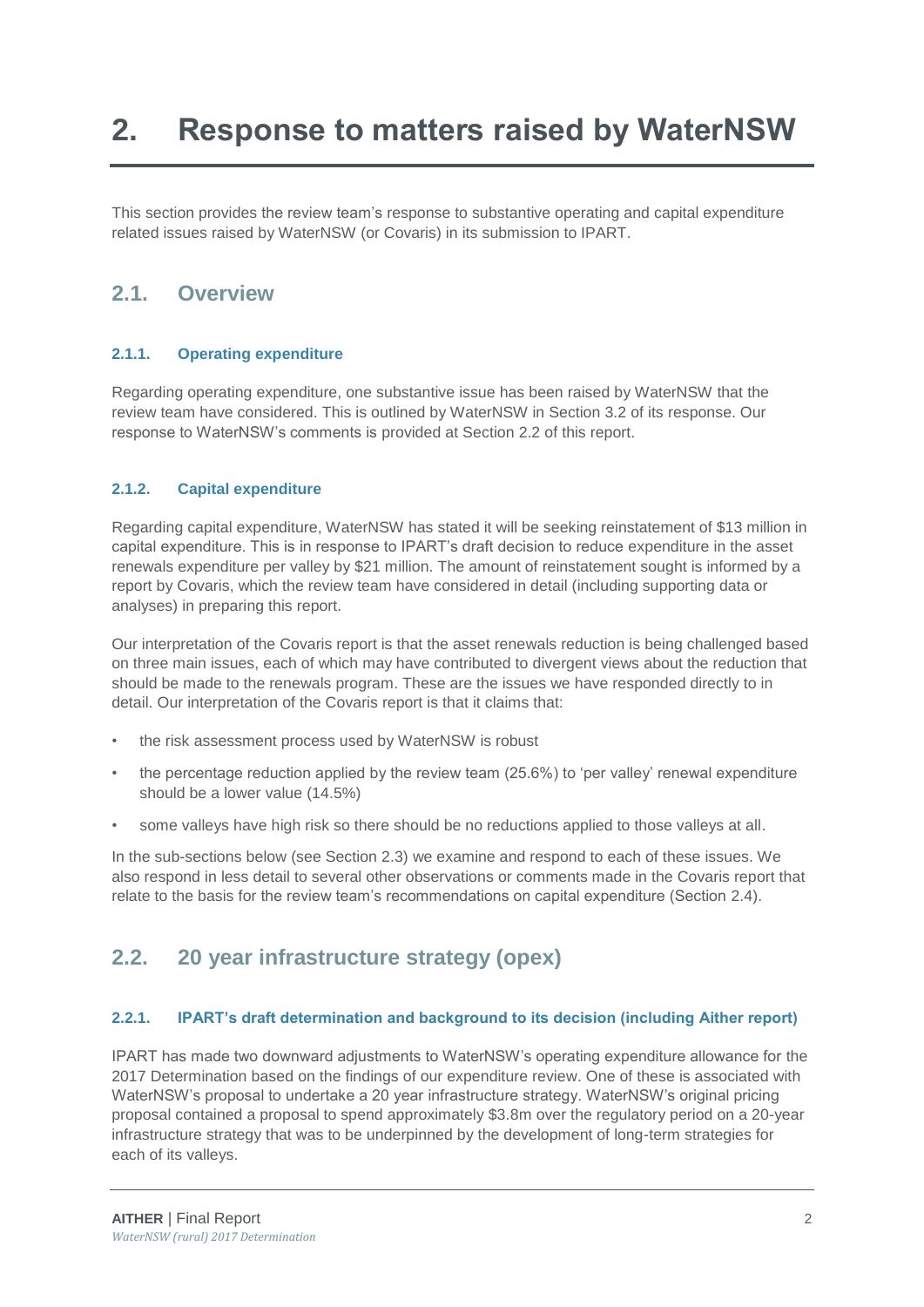At the time of the original review, WaterNSW informed the review team that it:

- had not undertaken such an assessment in any systemic way across all of their valleys, *however*
- had undertaken a similar piece of work for the Lachlan Valley in 2014, the costs of which were used as the basis for deriving the forecasts for its other valleys for the forthcoming regulatory period (after adjusting for the relative level of complexity in preparing strategies in different valleys as compared to the Lachlan Valley).

Based on the information provided at the time, the review proposed that a 30% downward adjustment be made to WaterNSW's proposed costs. The review team believed that developing such strategies was prudent. However, we were not convinced that WaterNSW had proposed costs that were efficient, based on the evidence provided.

The review team stated at the time that it had based this conclusion on the following observations:

- *1. WaterNSW does not appear to have reflected any synergies in undertaking similar tasks across different valleys over the regulatory period. In saying this, we are referring to the extent to which WaterNSW has reduced its forecast costs over time as more valleys are undertaken and the lessons from those valleys are translated into the activities undertaken in other valleys,*
- *2. The coarseness (or lack of specificity) regarding how individual components of the forecasts have been derived indicates to us that these estimates may be very preliminary in nature, thus increasing our uncertainty with regard to the robustness of these forecasts, and*
- *3. If Peel, North Coast and South Coast, which are the low complexity valleys that skew the overall average cost down, are removed from the analysis, the average cost per valley is significant, at around \$400k over the regulatory period. Based on our experience, this would appear to be at the absolute top end of the reasonable range, which in turn means it is unlikely to reflect WaterNSW's "expected" costs.*

IPART has adopted the review team's recommendation in its draft decision.

#### **2.2.2. WaterNSW response to the draft determination**

WaterNSW has taken issue with IPART's draft decision. In support, it has provided a specific rebuttal of each of the review team's points articulated in Section [2.2.1](#page-4-3) above – the responses are contained in Table 1 of WaterNSW's response to IPART's draft decision. WaterNSW has not suggested any alternative expenditure amount, and so the review team assume it is seeking to reinstate their initial proposal.

#### **2.2.3. Review team's response**

#### *Information considered*

In responding to WaterNSW, the review team has considered WaterNSW's rebuttal as articulated in Table 1 of its online submission, and has also reviewed the analysis and supporting information from the original expenditure review.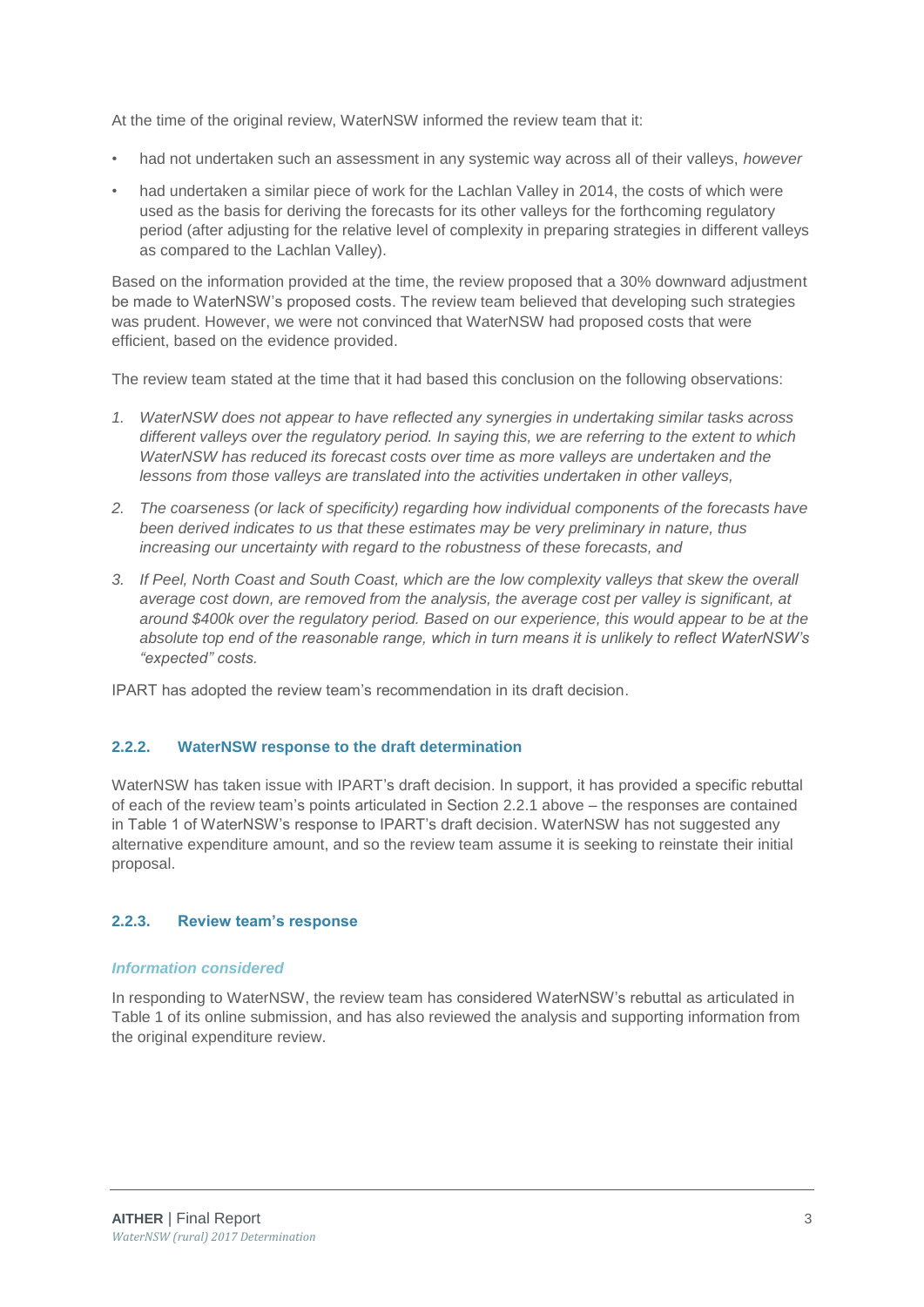#### *Analysis and discussion*

*WaterNSW – Point 1* WaterNSW's states:<sup>2</sup>

> *The reason that the costs of the 20-year infrastructure strategy have been designed around individual valleys is that the work has to be valley specific and is not capable of being synergised with other valleys. The strategies require:*

- *significant series of cycles of customer consultation to be undertaken within each valley based on customer levels of service preferences. A major component of this is developing a new valley customer specific long-term strategic capital and operating options and assessing customers willingness to pay*
- *significant hydrological and pricing modelling to be undertaken in respect of each valley. This includes complex water modelling, identifying potential structures within the valleys, estimating the costs of the structures and how these costs translate to prices for customers within the valley.*

*Although some process lessons may be identified, these do not outweigh the substantive new individual work that needs to be performed for each valley. Moreover, there are substantive idiosyncrasies within each valley due to legacy issues from previous organisational, regulatory and Government decisions, some which are very complex as IPART has experienced from its review of the North and South Coast during this determination process.*

#### *Review team response – Point 1*

We note that WaterNSW acknowledged that "*some process lessons may be identified*". This aligns with our statement that as more valleys are undertaken the lessons from those valleys should be translated into the activities undertaken in other valleys (with a consequent reduction in costs given a proposed level of service).

Take the customer consultation process mentioned by WaterNSW as an example. Based on WaterNSW's comments, customer consultation will be undertaken in each valley. Whilst WaterNSW's uses this as an example of work that "has to be valley specific and is not capable of being synergised with other valleys", by the review team's estimation, there will be a material level of upfront costs associated with developing the framework and supporting material and information required to undertake customer consultation in the first valley<sup>3</sup> that in turn would be able to be re-used to support the customer consultation in other valleys.

Therefore, to suggest that WaterNSW would not benefit from some economies of scale stemming from the completion of customer consultation across a large number of valleys over a relative short space of time would require an assumption that there is not one single transferable skill, piece of information, model, presentation or form that could be leveraged off from one valley to the next. This would only be likely if WaterNSW was proposing to:

• utilise a completely different consultation approach in each of its valleys (which would almost certainly be inefficient), or

Page 4-5 of WaterNSW's response.

This is not to say that there will not be some incremental costs that are directly related to the number of valleys undertaken.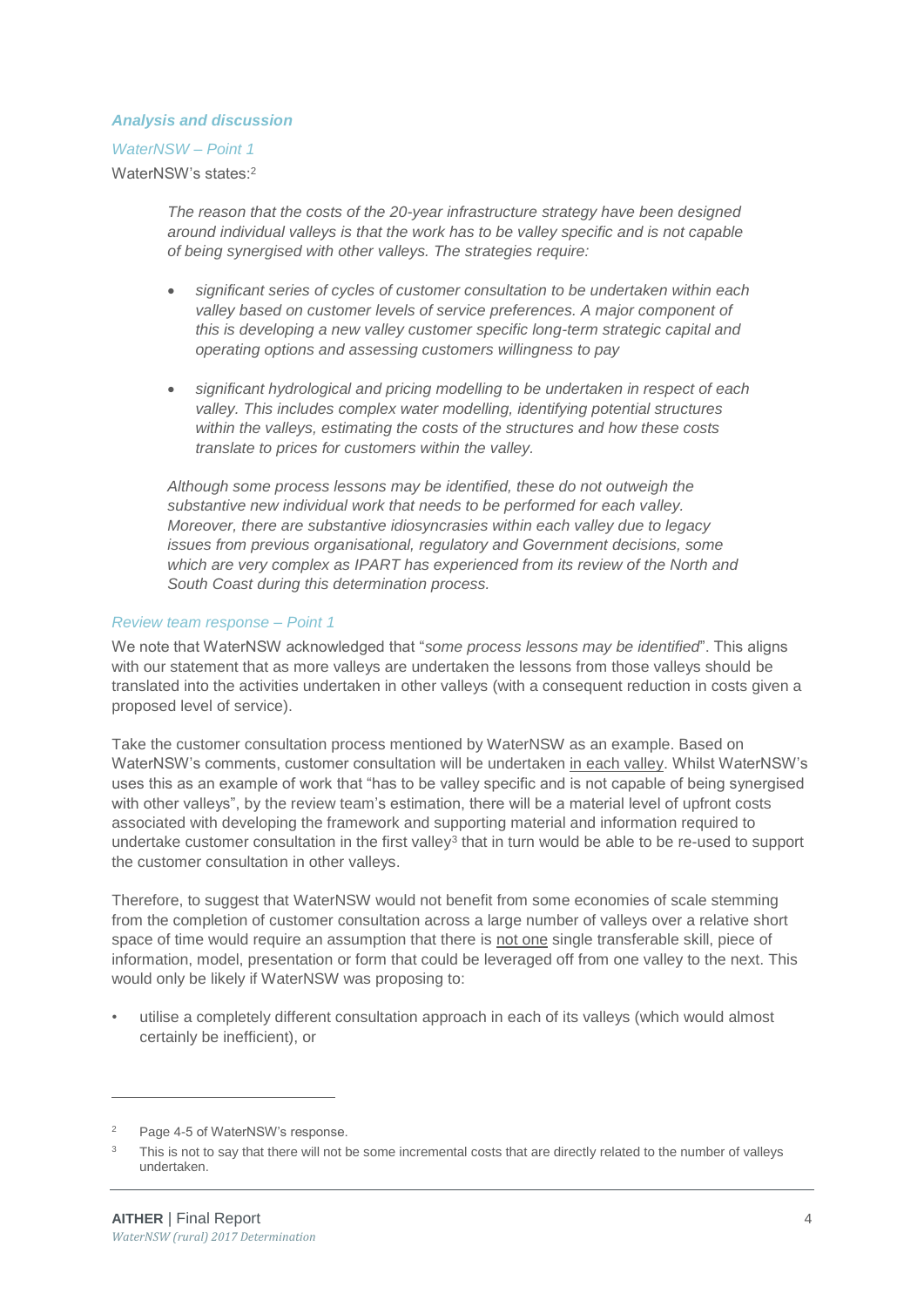• engage a completely different service provider (or internal staff member) to undertake consultation in each of its valleys (which again, would almost certainly be inefficient).

Another example is the "pricing modelling" that WaterNSW states will be undertaken for each valley. Whilst clearly the inputs and results of the modelling will be different across valleys, to suggest that the costs of undertaking the price modelling for the first valley are exactly the same as for all future valleys (after adjusting for the relative level of complexity), indicates that the pricing model needs to be either:

- completely re-built for each valley, by a completely new staff member or consultant (which in itself would be inefficient); or
- that the modelling approach/methodology is completely different for each and every valley (which to our mind is extremely unlikely).

Absent this, in our view, there clearly will be transferable skills, pieces of information, or most likely a model that could be leveraged off from one valley to the next, thus leading to a reduction in the costs of undertaking these studies in future valleys relative to the first valley.

WaterNSW's comment that these lessons *"do not outweigh the substantive new individual work that needs to be performed for each valley*" is difficult to verify, as WaterNSW has not provided any specific information in support of what these new works are, or might be, in each valley. Moreover, given that the original forecasts for each valley were derived based on taking a starting revealed cost figure for the Lachlan Valley, and adjusting that figure for the relative complexity of each of the different valleys as compared to the Lachlan Valley, presumably this approach already accounts for the "*new individual work that needs to be performed for each valley*" as compared to the Lachlan Valley.

Overall, this argument does not dissuade us from our original view that WaterNSW has not reduced its forecast costs over time as more valley strategies are undertaken and the lessons from those valleys should be translated into the activities undertaken in other valleys (with a consequent reduction in costs).

#### *WaterNSW – Point 2*

#### WaterNSW states:<sup>4</sup>

*As this is a new function to WaterNSW it is not unusual for there to be some coarseness to the forecasts. WaterNSW has not undertaken a program like this before which is complicated by the number of individual valleys and water systems for which this work needs to be performed. On that basis, the forecasts may well underestimate the effort required to undertake the tasks rather than overestimate them. We are disappointed that only a downward adjustment, rather than an upward adjustment was deemed necessary.*

#### *Response – Point 2*

-

We do not disagree with WaterNSW that "*as this is a new function to WaterNSW it is not unusual for there to be some coarseness to the forecasts*". Our comment regarding the "coarseness" of the forecasts should not be taken as a criticism of WaterNSW, but rather, it is a factual observation (that is implicitly also acknowledged by WaterNSW in its response), and this coarseness can not but increase "*our uncertainty with regard to the robustness of these forecasts*".

Page 5 of WaterNSW's response.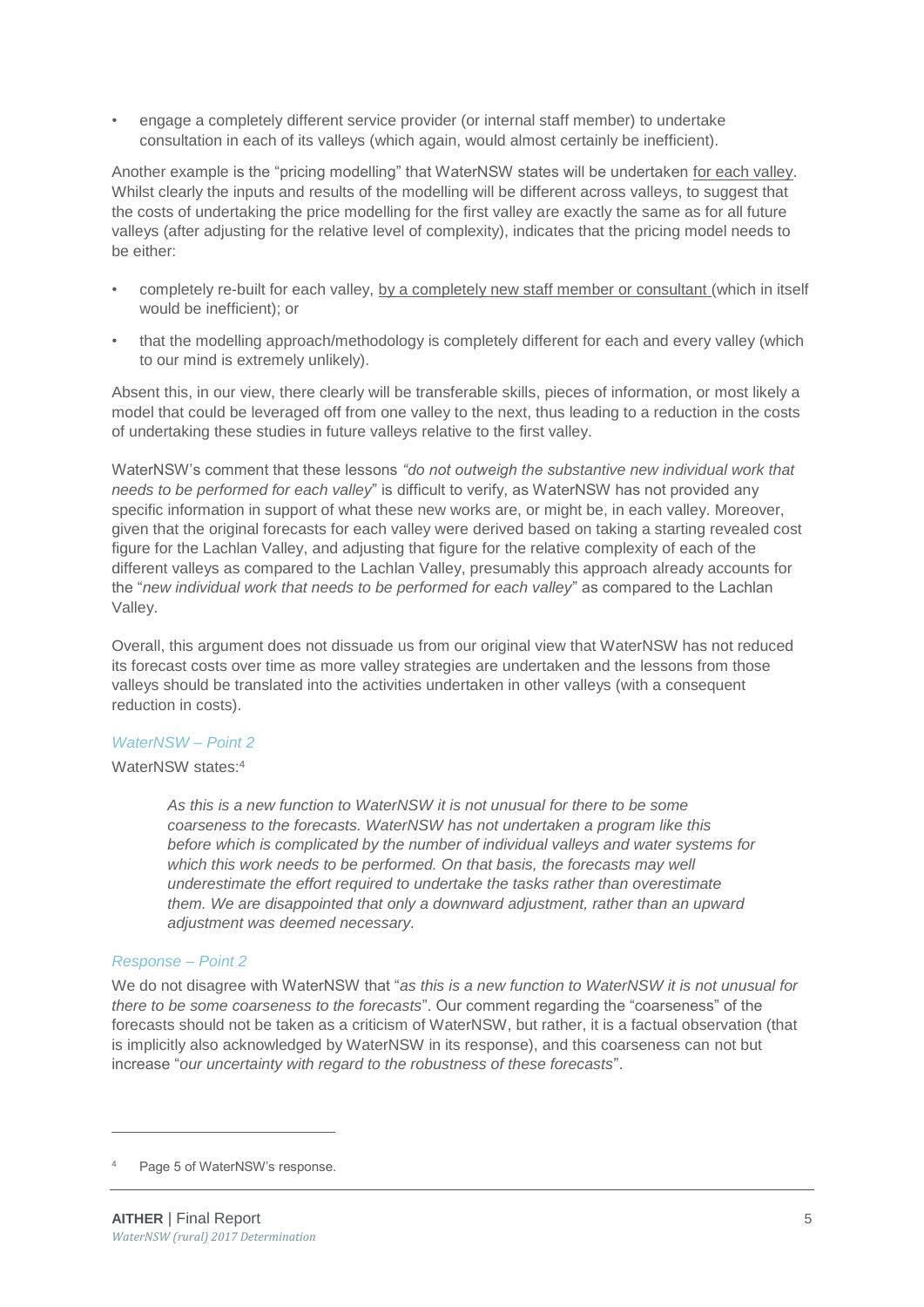Regarding WaterNSW's comment that they are disappointed that there is only a downward adjustment, we note that:

- no evidence was presented at the time indicating that there may be a downward bias in WaterNSW's forecasts – we assumed that they reflected WaterNSW's "expected" case – hence there was no underlying reason to simply adjust up the forecasts to account for such a bias, *whereas*
- our downward adjustment was driven by the synergies and potential lessons learned from undertaking multiple valleys over a relatively short period of time.

Overall, this argument does not dissuade us from our original view that the coarseness (or lack of specificity) regarding how individual components of the forecasts have been derived increases our uncertainty with regard to the robustness of these forecasts.

#### *WaterNSW – Point 3*

WaterNSW states:

*At the time of putting together the expected costs, WaterNSW was only at the preliminary stages of the North Coast levels of service work. We have since progressed this work and we note that although there are fewer structures and entitlement holders in the North and South Coast, as these valleys are below cost recovery, the issues and possible options are from that perspective as complex or more complex than valleys which are at full cost recovery. This leads us to conclude that our estimates may have been overly conservative.*

#### *Response – Point 3*

As no quantifiable information has been provided, it is difficult for us to ascertain the magnitude of this conservatism, nor whether this is offset by changes in the expected costs required in other valleys.

#### **2.2.4. Findings**

While we reiterate that we agree with WaterNSW that it needs to develop long-term infrastructure (asset management) strategies for each valley, and that the costs will vary between valleys depending on the level of complexity, none of the arguments presented by WaterNSW dissuades us from our original position regarding the likely efficiency of these forecast costs.

### <span id="page-8-0"></span>**2.3. Asset renewals reduction (capex)**

#### **2.3.1. IPART's draft determination and background to its decision (including Aither report)**

IPART made an adjustment of \$21 million for asset renewals based on recommendations made by the review team, a reduction of 25.6%. WaterNSW proposed expenditure on asset renewals on a 'per valley' basis is \$82.2 million, which is the bulk of the 'maintaining capability' category totalling approximately \$115.6 million, a significant portion of WaterNSW's overall capital expenditure proposal of \$186.6 million. The balance of the maintaining capability category includes expenditure related to safety, SCADA and automation renewals<sup>5</sup>.

The review team identified reductions totalling 25.6% due to:

<sup>5</sup> For clarity the 25.6% reduction was not applied to all maintaining capability/renewals expenditure but the general allocation of expenditure for renewals in each valley (total expenditure approximately \$82.2 million)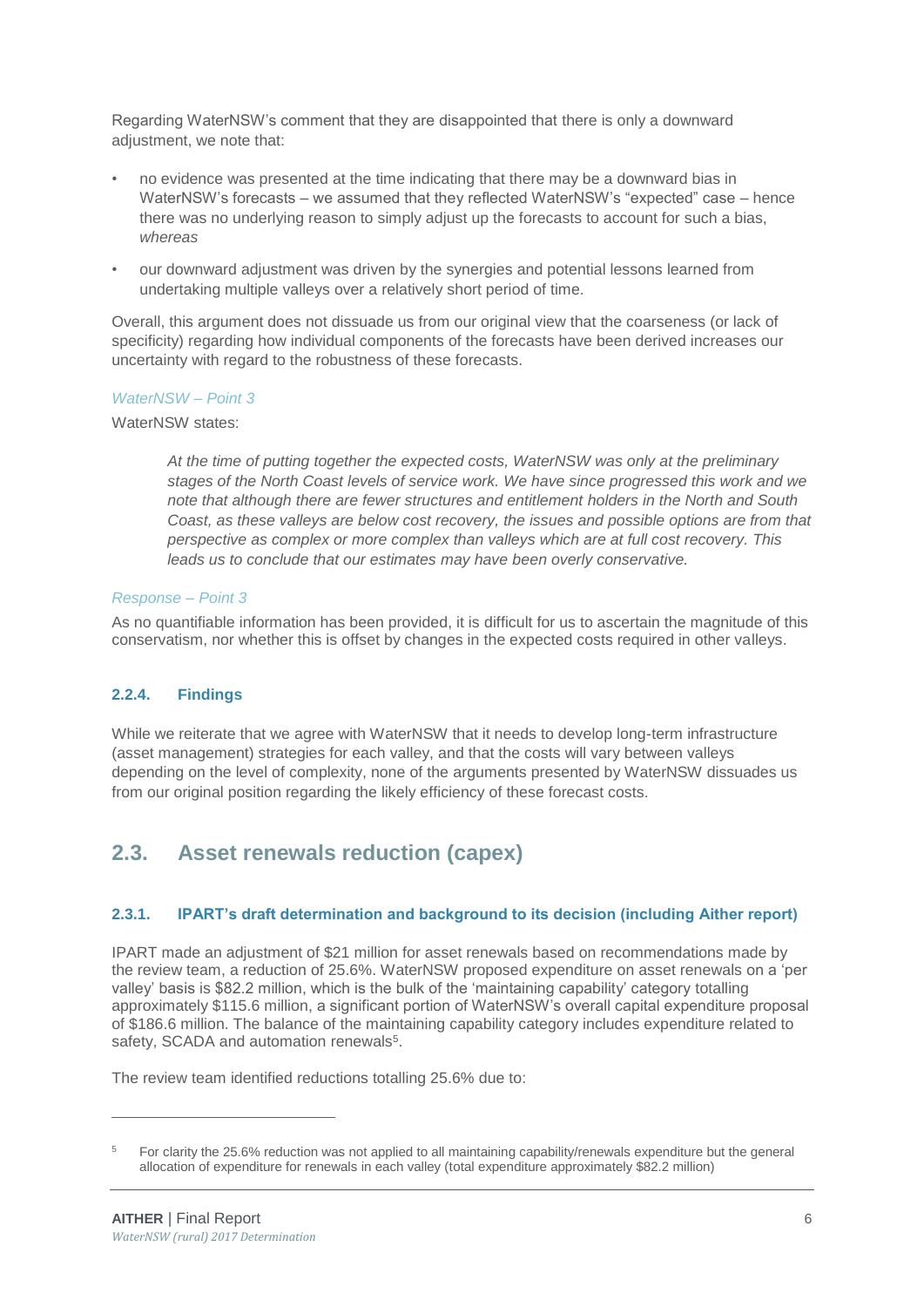- risk averse assessment process leading to a reduction of \$2.7 million
- change in scope or estimating inaccuracy leading to a reduction of \$2.9 million
- deferrals leading to a reduction of \$3.6 million
- carry over at end of regulatory period leading to a reduction of \$6.8 million.

In the original expenditure review report these matters were covered at Section 8.1.

Given this, the review team recommended total asset renewals expenditure across the 13 valleys of \$61.14 million.

#### **2.3.2. WaterNSW response to the draft determination**

In its response, WaterNSW stated that it considers its overall capital expenditure proposal is valid; however, to assist in achieving a realistic outcome WaterNSW seeks reinstatement of \$13 million of the \$21 million cut to the asset renewal program. It provided a report by consultant Covaris in support of its position.

As noted in Section 2.1.2, the review team have identified three main issues raised in the Covaris report that may lead to a divergence of views on an appropriate level of reduction to asset renewals expenditure:

- the suggestion that the risk assessment process used by WaterNSW is robust this relates to the recommended reduction of \$2.7 million for the risk averse assessment process
- the suggestion that percentage reduction applied by the review team (25.6%) to 'per valley' renewal expenditure should be a lower value (14.5%) – this relates to the recommended reduction of \$3.6 million for deferrals and may also relate to the carry over reduction of \$6.8 million
- the suggestions that some valleys have high risk so there should be no reductions applied to those valleys at all.

#### **2.3.3. Review team's response to issue**

#### *Information considered*

The review team have considered:

- the WaterNSW response document
- the Covaris report (Attachment A to WaterNSW's response)
- written responses to questions and requests for information put to WaterNSW by the review team, including supporting data or analysis (spreadsheets supporting charts) undertaken by Covaris (where available)
- the original analysis and reporting in the review team's expenditure review report.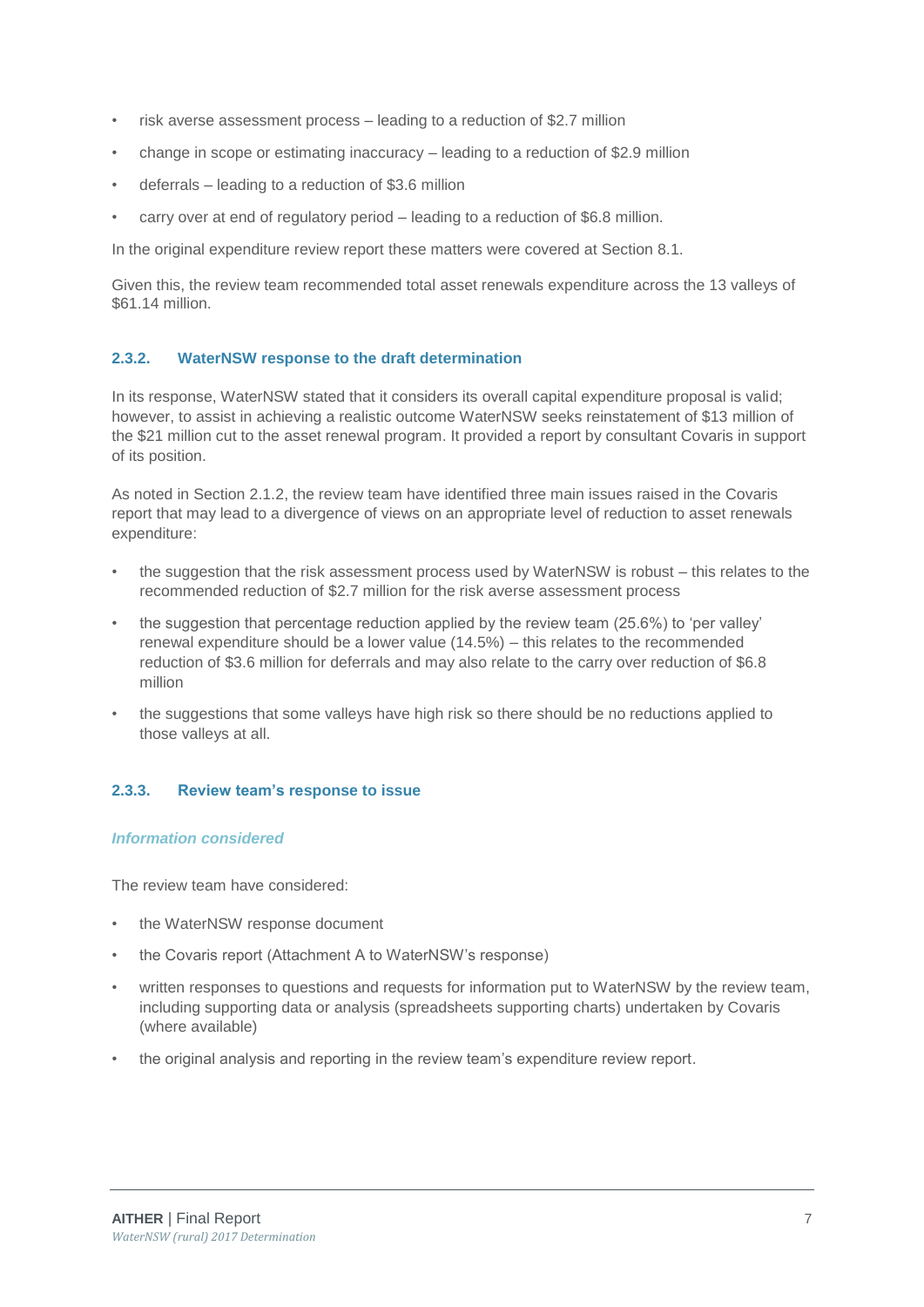#### *Analysis and discussion*

#### *WaterNSW / Covaris – Point 1 (Risk)*

The review team recommended reductions relating to the risk assessment process which amounted to \$2.7 million. Covaris (ref p.30) summarises the review team's concerns about WaterNSW's risk basis for forecasting work as follows:

- the choice of risk metrics selected for use by WaterNSW
- the lack of risk mitigation in the metrics, i.e. they are a function of consequence and likelihood but do not consider mitigating factors
- integrity of the data supplied to AssetBank and whether the provenance is consistent and a repeatable means of assessment.

It then set out to challenge these concerns.

With respect to the first and third parts of the issue, choice of risk metrics and the integrity of data, Covaris listed the 11 items forming the WaterNSW risk metrics and provided a chart detailing the level of confidence of the risk scores in AssetBank. The chart is reproduced at Figure 1 below. Covaris concluded that the risk assessment process is robust and well supported by field inspections.

With respect to second point about risk mitigation, Covaris demonstrated that mitigation measures were used.

#### *Review team response – Point 1 (Risk)*

The review team has no issue with the risk metrics chosen by WaterNSW and notes that our report does not comment on these. We did say that the risk assessment relies on a coarse assessment of condition, explaining that it had only two categories that represented assets in poor condition.

Further, we note that WaterNSW estimates that category 5 Very Poor typically contains only 1% of an assets life and category 4 Poor typically contains 30% of an asset's life. We are of the view that this represents a coarse assessment.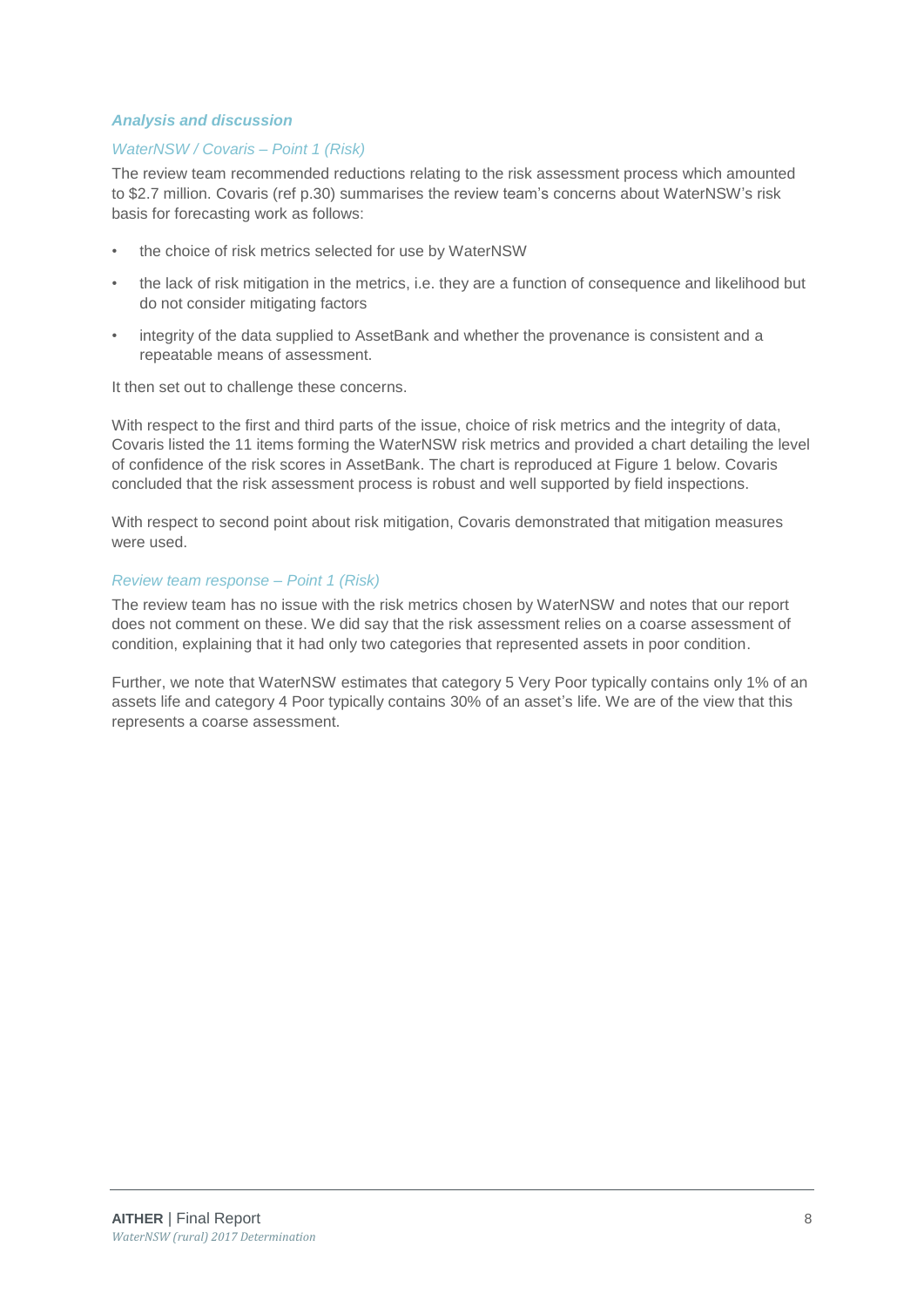

Source: Figure 10 of Covaris report, page 31.

#### <span id="page-11-0"></span>**Figure 1 Extract from Covaris report (Covaris Figure 10)**

Examining the confidence of asset risks presented in [Figure 1,](#page-11-0) we note that approximately 37% by count are ranked as 'limited knowledge' or 'some knowledge'. WaterNSW does not appear to take these uncertainties into account when forecasting its required expenditures. It does hold workshops where its staff review the information held in AssetBank, but evidence presented to us suggests it does not appear to seek to clarify the quality of the information or to test for sensitivities to changes in the information. We disagree with Covaris that the assessment confidence demonstrates a robust risk assessment process, rather we are of the view that this does not lead to a robust risk assessment process.

The second part of the issue was the lack of risk mitigation in the metrics. Covaris appears to have assumed we meant a lack of mitigation factors and goes on to adequately demonstrate that risk mitigation is taken into account to slow the progress of damage (ref p. 32) although we note that this is not in a quantitative manner. We accept that WaterNSW does undertake mitigation measures, but understand from information provided to us by WaterNSW that mitigation measures are not undertaken for assets classified as Very poor.

Our comment in section 3.4.2 of the original report, <sup>6</sup> was specifically about the advancement of works without due consideration of ways to mitigate risk, viz:

*The review team notes that the risk assessment component of Assetbank relies on a coarse assessment of condition (only two categories represent assets in poor condition), and includes an advancement of works that are assessed as high risk without due consideration* 

-

<sup>6</sup> Aither, *WaterNSW rural bulk water services expenditure review - Final Report*, February 2017.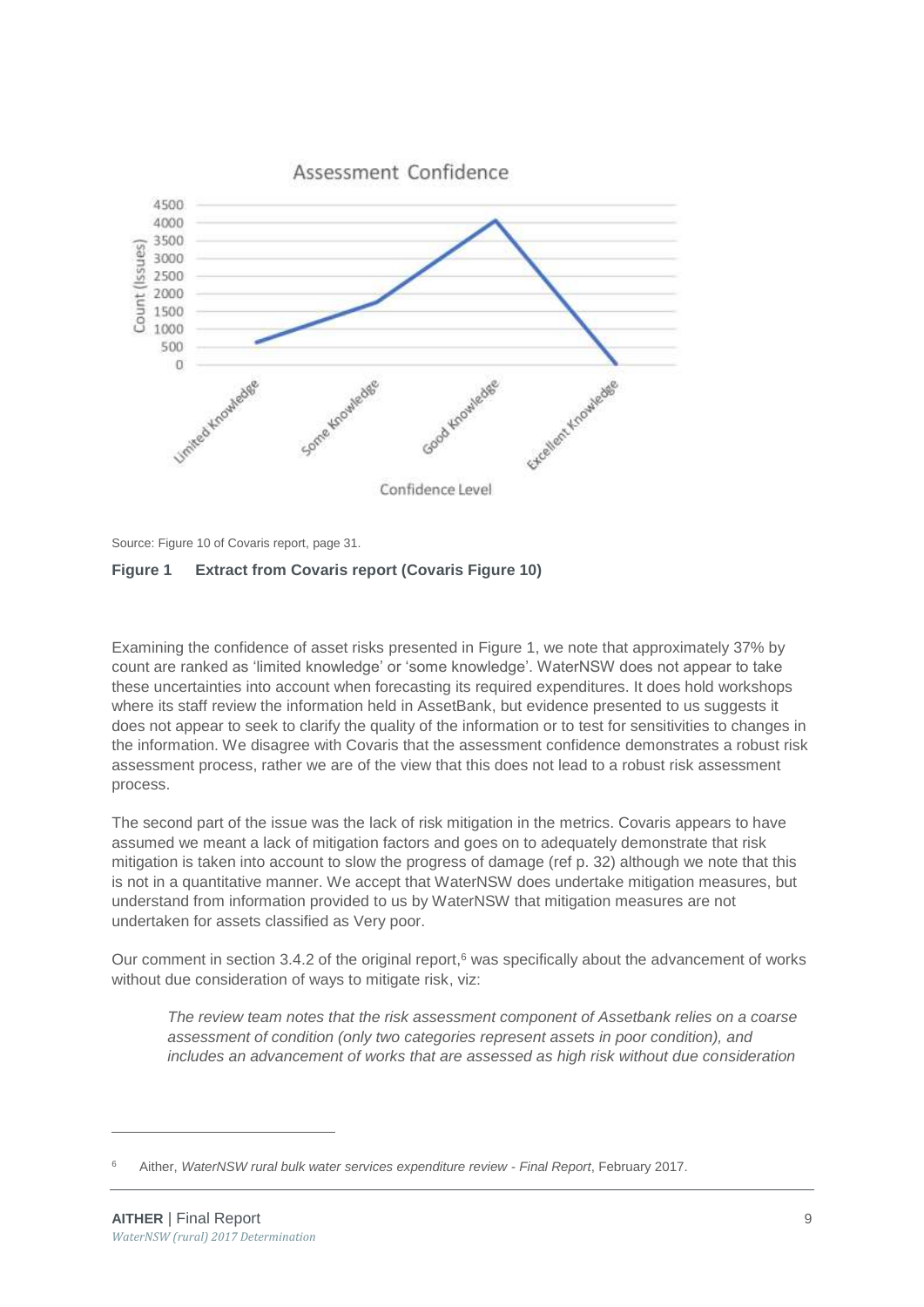*of ways to mitigate or manage the risk. We consider the risk assessment process to be overly risk averse, which may lead to inefficient expenditure forecasts*

It is our understanding that assets with a replacement value greater than \$100,000 have their risk assessment advanced by 2 categories and assets with a replacement value greater than \$10,000 have their risk assessment advanced by 1 category. Where this results in a risk assessment of 5 Very Poor, the asset is scheduled for remediation. We understand that mitigation is not generally considered for assets in Very Poor condition. During the review process WaterNSW produced a list of works that were 'brought forward' in this manner, which accounted for \$2.7 million within the renewals program in the determination period. As the review team viewed this as not being prudent a reduction of \$2.7 million was made.

Covaris then comments on mitigation through renewing paint schemes, stating that "it would be an accusation of gross negligence … to compromise paint schemes". We do not disagree with this statement. We note, however, that some degradation of paint schemes typically occurs before repainting is undertaken. We also note that WaterNSW risk assess degrading paint schemes by considering the consequence of failure of the painted asset rather than undertaking a cost benefit analysis of the cost of remediation versus the deferred cost of capital – that is, determining the optimal timing for the coating to take place based on whole of life costs. The former approach does not provide the optimal timing of the painting whereas the latter approach does. In our view, undertaking a risk assessment for a consequence of failure rather than for optimising life cycle costs does not provide a robust basis for forecast expenditures for paint schemes, as it does not identify the optimal timing for recoating to occur. This applies to other types of asset renewal expenditure proposed by WaterNSW.

#### *WaterNSW / Covaris– Point 2 (reductions due to deferrals)*

Covaris states that the percentage reduction applied by IPART (25.6%) to 'per valley' renewal expenditure should be a lower value (14.5%). It refers to a 13.7% reduction due to strategic deferrals less commitment of substitute projects, stating this is considered a function of the ACCC determination in 2014 which blocked significant projects. It concluded that 13.7% could be deducted from the review team's proposed adjustment of 25.6% making the adjustment 14.5%.

#### *Review team response – Point 2 (reductions due to deferrals)*

The review team disagrees with Covaris' assessment. Covaris appears to have assumed that the deferrals were determined from the original program of works proposed by WaterNSW (in 2010) whereas the historic level of deferrals determined by the review team is based on information provided by WaterNSW for the revised program of works post the ACCC Determination. That is, we examined the actual/forecast expenditure during the current regulatory period against what the final ACCC Determination allowed – WaterNSW is forecasting that it will have less expenditure than the ACCC Determination.

In any event, the review team did not apply a similar level of deferrals to that experienced in the current period (13.7%) but recommended an adjustment of 5% (\$3.6 million) reflecting that WaterNSW have shown through improvements already made to its planning processes that the level of deferrals could be reduced to a much lower value.

#### *WaterNSW / Covaris – Point 3 (high risk valleys)*

Covaris states that some valleys have high risk so there should be no reductions applied to those valleys. In the executive summary of their report, Covaris sets out its recommended adjustment to WaterNSW's proposed expenditure on renewals in each valley, which is different from that recommended in the review team's expenditure review report. Covaris states that in nine of the valleys a 14.5% reduction should be made, while in the other five valleys Covaris concludes the risk profile is 'high' and that no reductions should be recommend at all. This results in an overall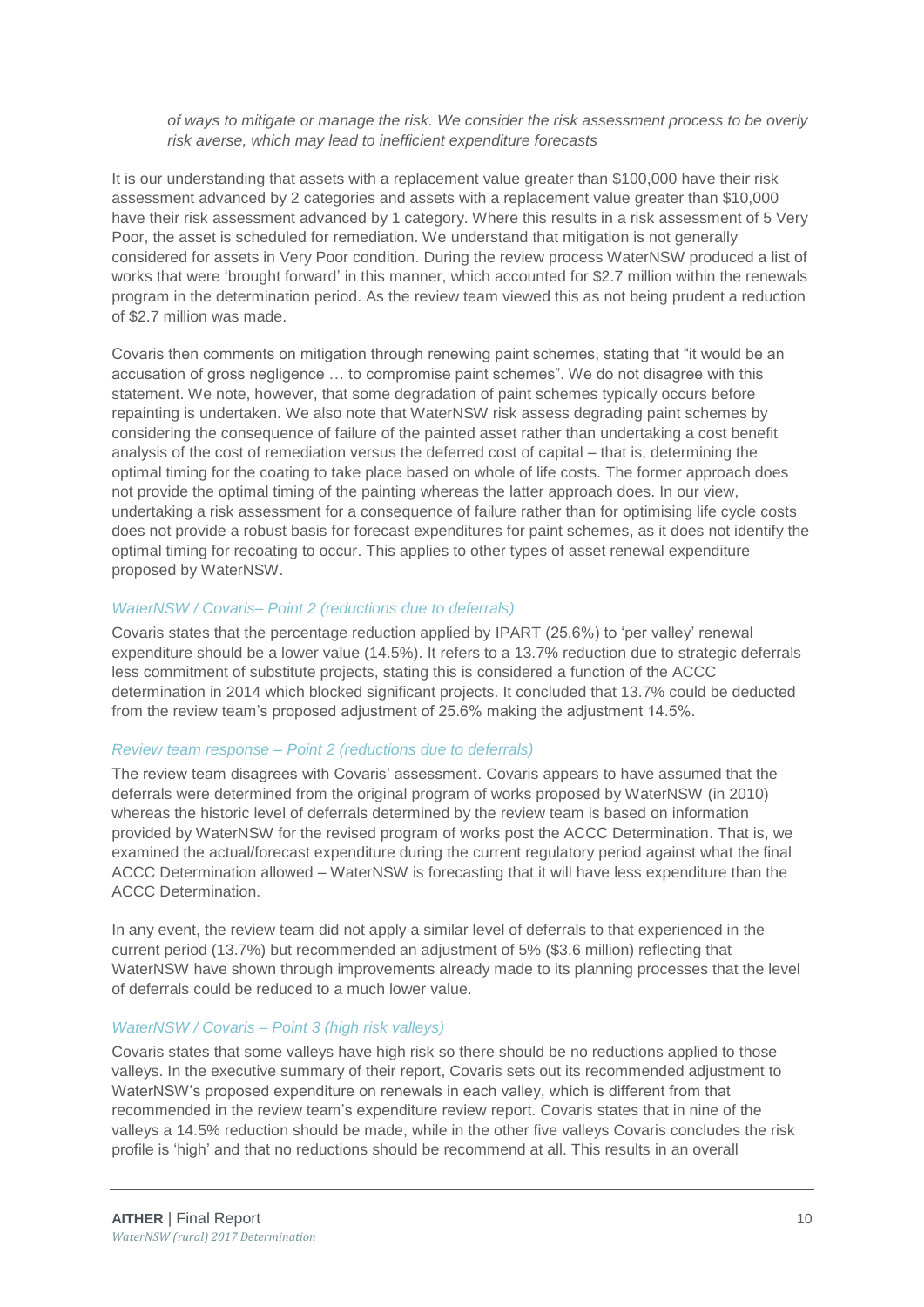recommended reduction of \$7.89 million, compared to the review team's recommended reduction of \$21.0 million.

Within the main body of the report Covaris did not provide reasons why these valleys with 'high' risk cannot take any reduction at all but in section 3.3.1 of their report, 'risk profiling per valley', Covaris concludes that some valleys cannot take a reduction. This section presents risk profiles of each valley, 13 charts in all, in support of this conclusion. We have examined the reasoning within section 3.3.1 of the Covaris report.

#### *Review team response – Point 3 (high risk valleys)*

We do not agree with Covaris' logic and conclusion contained within section 3.3.1 of its report. Our main issues are with the approach Covaris has used:

- outdated data is being used that for some valleys has little resemblance to the actual expenditure profile proposed by WaterNSW (outlined below – Covaris appears to have been provided with data from early 2016, which is different than what WaterNSW has proposed)
- the risk scores presented are assumed to represent the condition rating WaterNSW uses, the data (which is outdated in any case) indicates much of the expenditure is for assets in category 4 (poor) with up to 30% of life remaining
- the conclusion that some valleys can tolerate a 25.6% reduction is different to the executive summary which has only applied a 14.5% reduction in these same valleys. It is not clear what reduction is being recommended.

In order to undertake a closer examination the review team requested the data source for these charts. This was not provided, however we were told that the source of these charts is from WaterNSW's Strategic Asset Management Plan using data extracted from AssetBank in early 2016, which raised an obvious concern that it is outdated as WaterNSW has put together an expenditure plan that is different in aggregate value and has a different profile – this is demonstrated below.

A sample of the information relied upon by Covaris is reproduced in Figure 2 below. The Covaris report did not explicitly specify what categories 1 - 5 in the figure mean but we assume they are for WaterNSW's asset condition rating, under which a score of 5 represents 'very poor', which under WaterNSW's scoring system represents the last 1% of an asset's life, while a score of 4 is for 'poor', representing approximately 30% of a typical asset's life. With many of WaterNSW's assets having long lives (over 70 years), in our view the use of this expenditure profile with condition ratings does not support the argument that a 25.6% reduction is not tolerable.

The profile of expenditure for Fish River shown in [Figure 2](#page-14-0) is different from that provided by WaterNSW to the review team as outlined in [Figure 3:](#page-14-1) proposed expenditure of approximately \$2.8 million in 2018, and \$3.1 million, \$2.9 million and \$2.7 million in 2019, 2020 and 2021 respectively.

A problem with using outdated data is that WaterNSW is proposing to carry out capital expenditure on a completely different basis – in the case of Fish River the Covaris report indicates WaterNSW is not proposing much expenditure until 2020 while in reality WaterNSW is proposing expenditure well before then. While we sought from WaterNSW the data that makes up these charts it was not provided within the timeframe for our review, so we cannot assess whether the works proposed are identical or not – that is if different works are now proposed from what was proposed early in 2016, or the program has merely been 'smoothed' so there isn't as high peaks and troughs in expenditure.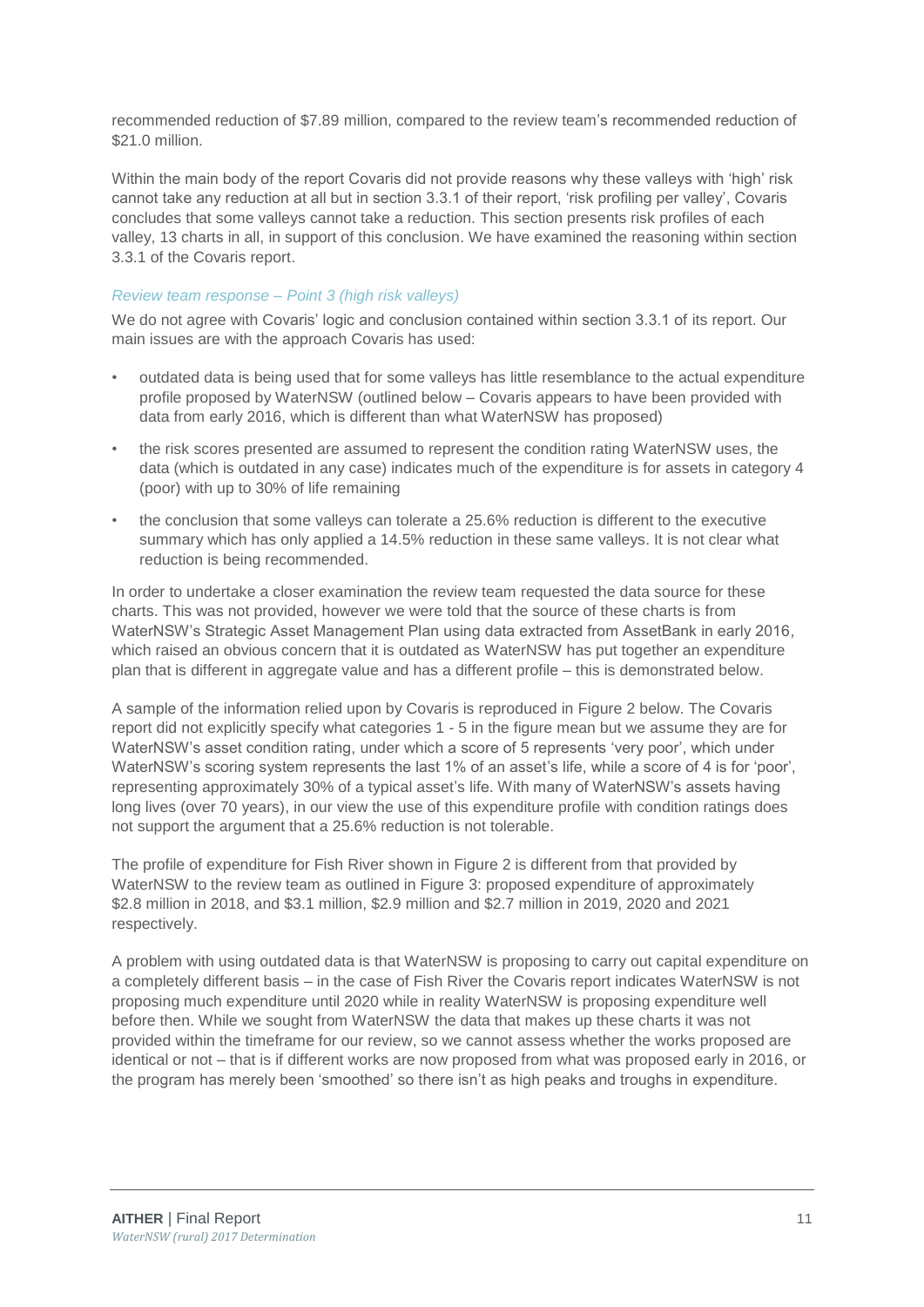

#### Source: Covaris report, figure 13, p. 38.

<span id="page-14-0"></span>



Source: WaterNSW, spreadsheet titled 'Up to date capex forecast.xlsx', worksheet 'FY18 to FY 21', row 14, provided 20 October 2016. Note: Expenditure for FY17 not shown.

<span id="page-14-1"></span>**Figure 3 WaterNSW proposed capital expenditure within Fish River valley, renewals category**

#### **2.3.4. Findings**

The review team does not agree with Covaris' conclusion that:

- the risk assessment process used by WaterNSW is robust
- the percentage reduction applied by the review team (25.6%) to 'per valley' renewal expenditure should be a lower value (14.5%)
- some valleys have high risk so there should be no reductions applied to those valleys at all.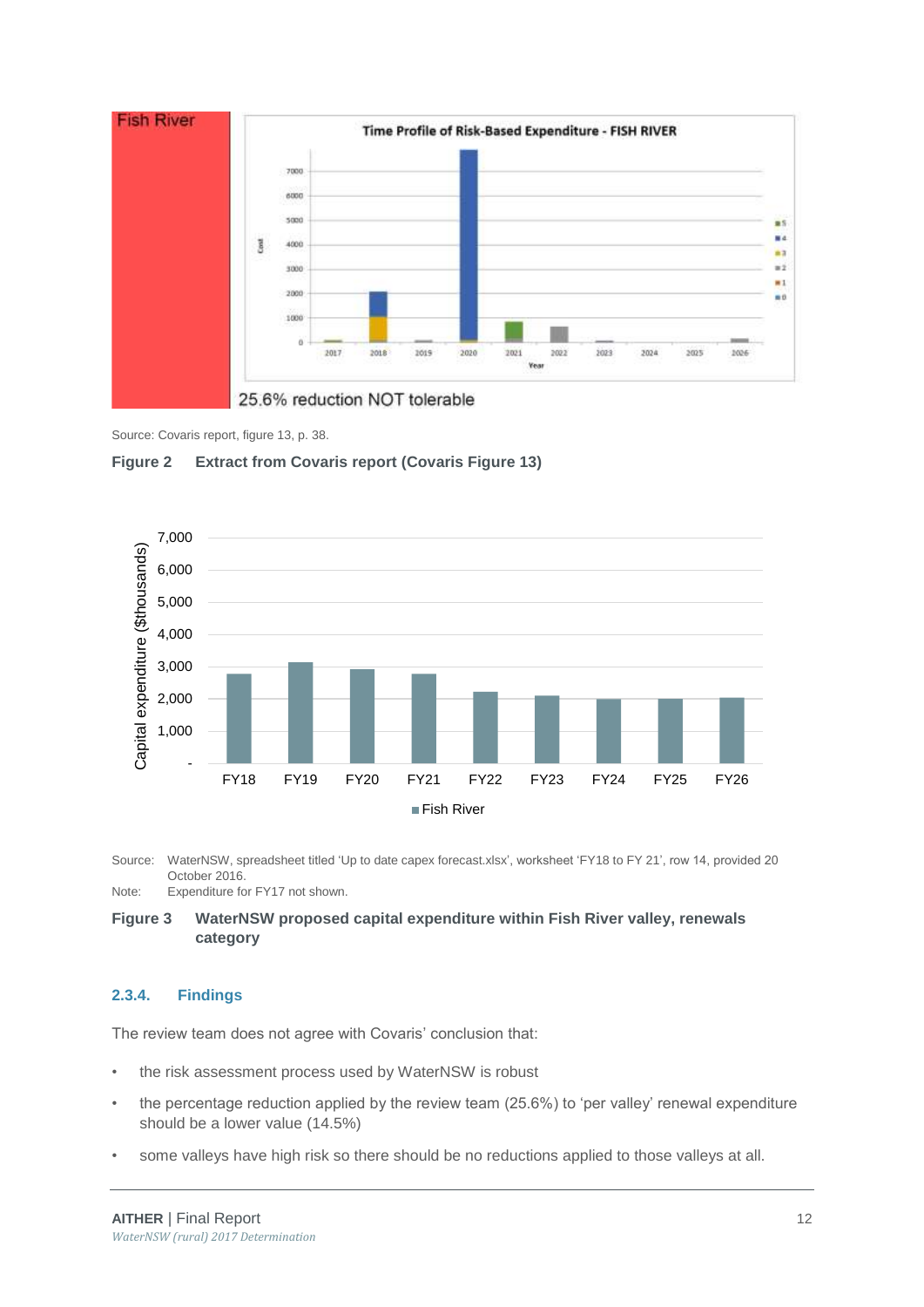Our recommendation is that the previously recommended reduction of \$21 million should be applied.

## <span id="page-15-0"></span>**2.4. Other matters (capex)**

The Covaris report made a number of further comments on the WaterNSW pricing proposal or regarding Aither's draft report. We have provided a response to these in Table 1.

|  | Table 1 |  |  | <b>Other matters</b> |
|--|---------|--|--|----------------------|
|--|---------|--|--|----------------------|

| <b>Covaris</b>                                                                                                                                                                                                                                                                                                                                                                                                                                                                                                                                                                                                         | <b>Response</b>                                                                                                                                                                                                                                                                                  |
|------------------------------------------------------------------------------------------------------------------------------------------------------------------------------------------------------------------------------------------------------------------------------------------------------------------------------------------------------------------------------------------------------------------------------------------------------------------------------------------------------------------------------------------------------------------------------------------------------------------------|--------------------------------------------------------------------------------------------------------------------------------------------------------------------------------------------------------------------------------------------------------------------------------------------------|
| What the outer bound figure means is that the<br>service life deterioration is modelled using a<br>random failure Weibull distribution which<br>equates to a Poisson distribution. If no other<br>detailed modelling was applied, this would<br>represent a reasonable basis for assessing<br>asset renewal. (p.19)                                                                                                                                                                                                                                                                                                    | Water assets rarely exhibit random failures and<br>the selection of a random failure model for<br>forecasting asset renewals is likely to be<br>extremely conservative.                                                                                                                          |
| Based on experience in the current<br>determination period, WaterNSW do not commit<br>funds without detailed and extensive analysis<br>and professional documentation. This ensures<br>that projects which are undertaken represent the<br>best option at the time and may therefore be<br>considered prudent. (p.35)                                                                                                                                                                                                                                                                                                  | While the capital approval process may ensure<br>that actual expenditures made may be prudent,<br>the forecasting process does not take into<br>account any refinements in scope, prudent<br>deferrals, or works packaging (amongst other<br>matters) that could result in a lower forecast.     |
| The figure of 9.6% of variance due to scope<br>change or estimation accuracy may be<br>challenged. The current pricing determination<br>period found that WaterNSW could achieve<br>savings of around 2.2% but then needed to<br>cover additional costs due to other causes of<br>3.7%. Hence the variance due to changes in<br>committed work is around 1.5%, significantly<br>less than 9.6%. It is reasonable to believe that<br>WaterNSW would tune its project portfolio and<br>committed funds to keep this level of variance<br>as close to zero as possible through normal<br>budget control processes. (p.36) | The review team is unclear as to where the<br>alternate values originate. The recommended<br>adjustment is \$7.9m (after deducting the 10%<br>efficiency target allowance that WaterNSW has<br>made) and is based on current period<br>performance of 10% between forecast and<br>outturn costs. |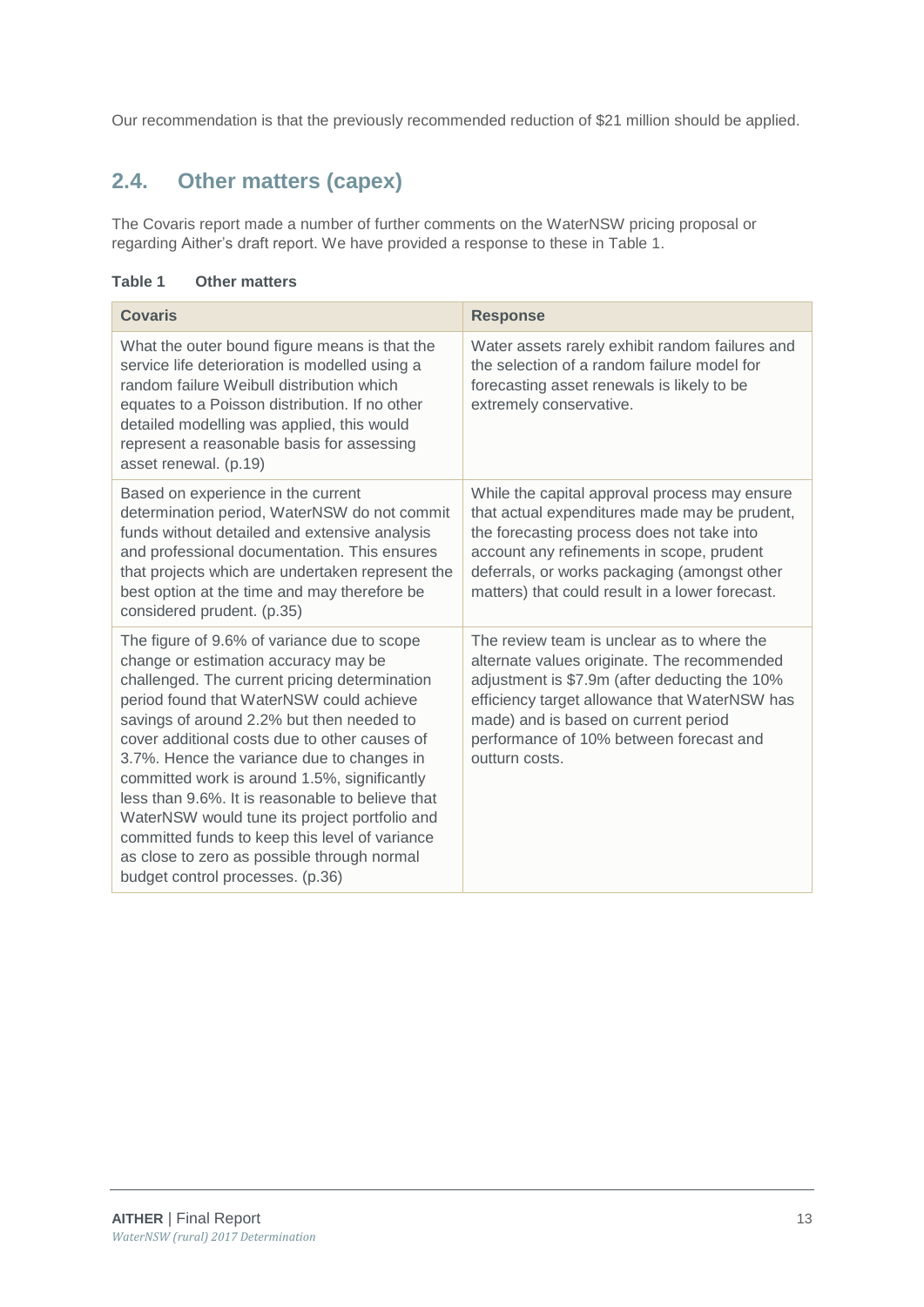| <b>Covaris</b>                                                                                                                                                                                                                                                                                                                                                                                                                                                                                                                                                                                                                                                                                                                                                                                                                                                                                                                                                                                                                        | <b>Response</b>                                                                                                                                                                                                                                                                                                                                                                                                                                                                                                                                                                                                                                                                                       |
|---------------------------------------------------------------------------------------------------------------------------------------------------------------------------------------------------------------------------------------------------------------------------------------------------------------------------------------------------------------------------------------------------------------------------------------------------------------------------------------------------------------------------------------------------------------------------------------------------------------------------------------------------------------------------------------------------------------------------------------------------------------------------------------------------------------------------------------------------------------------------------------------------------------------------------------------------------------------------------------------------------------------------------------|-------------------------------------------------------------------------------------------------------------------------------------------------------------------------------------------------------------------------------------------------------------------------------------------------------------------------------------------------------------------------------------------------------------------------------------------------------------------------------------------------------------------------------------------------------------------------------------------------------------------------------------------------------------------------------------------------------|
| WaterNSW believes that in accordance with its<br>pipeline model for the flow of capital work,<br>business cases and detailed plans result in good<br>time after work has been identified and entered<br>the work list with a risk-based priority and<br>preliminary estimate, and has been consolidated<br>into a cost-effective program of work. In such<br>case the business case results for the overall<br>program and the detailed planning considers<br>options analysis and final best price. In<br>accordance with NSW Treasury practices<br>quoted in this report, the best price should be<br>±10% of actual cost.<br>Aither instead believes that at least in some<br>cases for major projects, detailed planning and<br>business cases should be to hand as part of a 4-<br>year budget determination. There have been<br>instances where Aither has relaxed this<br>requirement and in other cases, where this<br>requirement has led to an arbitrary cut in<br>recommended budgets of around 25% per<br>project. (p.42) | Covaris misses the point that forecasting is<br>made on a different basis to actual<br>expenditures. Since the actual expenditures are<br>typically a result of refinements in scope,<br>prudent deferrals, works packaging etc to those<br>expenditures originally forecast, a systemic<br>over-forecasting could be expected to occur.<br>We expect that the expenditure forecasts made<br>by WaterNSW should have taken into account<br>the uncertainties in the data available at the<br>time of forecasting, based on its historical<br>information.                                                                                                                                             |
| If the risks being managed by a proposed body<br>of work which is recommended for funding<br>reduction are manageable (i.e. risk levels 1 to<br>3), then: (p.42)                                                                                                                                                                                                                                                                                                                                                                                                                                                                                                                                                                                                                                                                                                                                                                                                                                                                      | We note that assets in categories 1 to 3 are<br>classified as Very Good to Fair, and as such<br>would not be expected to be in the expenditure<br>forecasts.                                                                                                                                                                                                                                                                                                                                                                                                                                                                                                                                          |
| If the risks being managed by a proposed body<br>of work which is recommended for funding<br>reduction are not manageable (ie risk levels 4 to<br>5), then: (p.43)                                                                                                                                                                                                                                                                                                                                                                                                                                                                                                                                                                                                                                                                                                                                                                                                                                                                    | We note that Covaris has assumed that risks for<br>assets in category 4 are not manageable. This<br>is unlikely as this category typically represent<br>about 30% of an asset's life. We understand<br>that WaterNSW undertakes risk mitigation<br>actions for these assets that would affect the<br>timing of remediation actions.                                                                                                                                                                                                                                                                                                                                                                   |
| Supporting the need to revisit the 25.6% factor<br>was a review of the risk profile of proposed work<br>per valley as understood from a 2016 release of<br>AssetBank. This is an analysis of the same data<br>provided to Aither albeit with specialist tools<br>available to the current analysis. Some valleys<br>simply cannot tolerate an arbitrary reduction<br>which is applied evenly across the state since<br>their individual risk profile is too high.                                                                                                                                                                                                                                                                                                                                                                                                                                                                                                                                                                     | The second sentence of this statement may<br>lead a reader to believe that the review team<br>was provided with data underpinning the risk<br>profiles that Covaris has presented in its report.<br>This is incorrect. Aither was not provided with<br>data underpinning the risk profiles shown (which<br>were outdated in any case).<br>Aither was provided with an extract of line items<br>from AssetBank indicating the general purpose<br>of the expenditure, dollar amount, and year<br>proposed, but this did not include the risk<br>score/condition rating for the asset.<br>Aither requested this data from WaterNSW in<br>the course of preparing this report but it was not<br>provided. |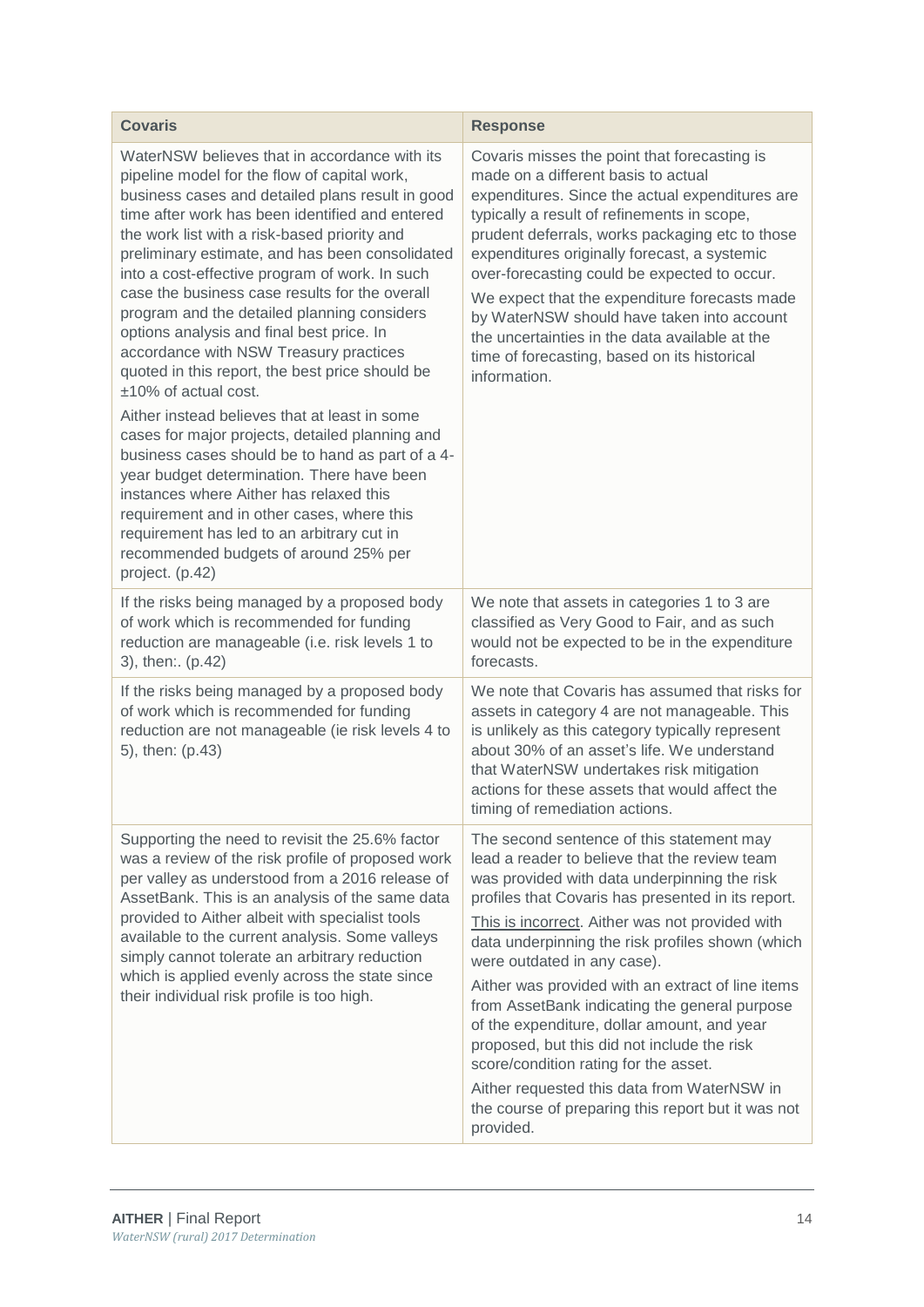## <span id="page-17-0"></span>**3. Summary of recommendations**

The review does not recommend any changes to the original review team recommendations made in our expenditure review report, as published in February 2017.

Specifically, in relation to the two substantive issues raised by WaterNSW we recommend no changes.

- There should be no change to the review team's original recommendations regarding the prudent and efficient level of operating expenditure. Our recommended level remains the same as that presented in our original expenditure review report.
	- The rationale for this is that none of the arguments and information provided by WaterNSW dissuades us from our original view.
- There should be no change to the review team's original recommendations regarding the prudent and efficient level of capital expenditure, including that associated with asset renewals
	- The rationale for this is that none of the information provided by WaterNSW (or analysis undertaken by Covaris) dissuades us from our original view that WaterNSW has overestimated the level of prudent and efficient expenditure required to undertake renewal or replacement of assets.

Given the review team's recommendation that no changes be made, there are no implications for the overall recommendations on the prudent and efficient level of capital and operating expenditure.

### <span id="page-17-1"></span>**3.1. Recommended level of capital and operating expenditure**

For clarity, the recommended levels of operating and capital expenditure for the 2017 determination period are restated here.

#### **3.1.1. Operating expenditure**

#### **Table 2 Proposed reductions and recommended level for WaterNSW's operating expenditure (\$000's, \$2016-17)**

|                                   | 2017-18 | 2018-19 | 2019-20 | 2020-21 |
|-----------------------------------|---------|---------|---------|---------|
| WasterNSW proposed expenditure    | 40,442  | 38.731  | 38.282  | 37,481  |
| Proposed reductions               | (362.7) | (415.9) | (374.6) | (329.0) |
| Recommended operating expenditure | 40.079  | 38,315  | 37.907  | 37,152  |

Source: Aither, WaterNSW rural bulk water services expenditure review - Final Report, February 2017.

#### **3.1.2. Capital expenditure**

The review team's recommended capital expenditure remains unchanged from the final expenditure review report published in February 2017 (\$153.2 million). Since that report was issued some minor data discrepancies have been identified which have been addressed in the revised figures presented below [\(Table 3](#page-18-0) and [Table 4\)](#page-19-0).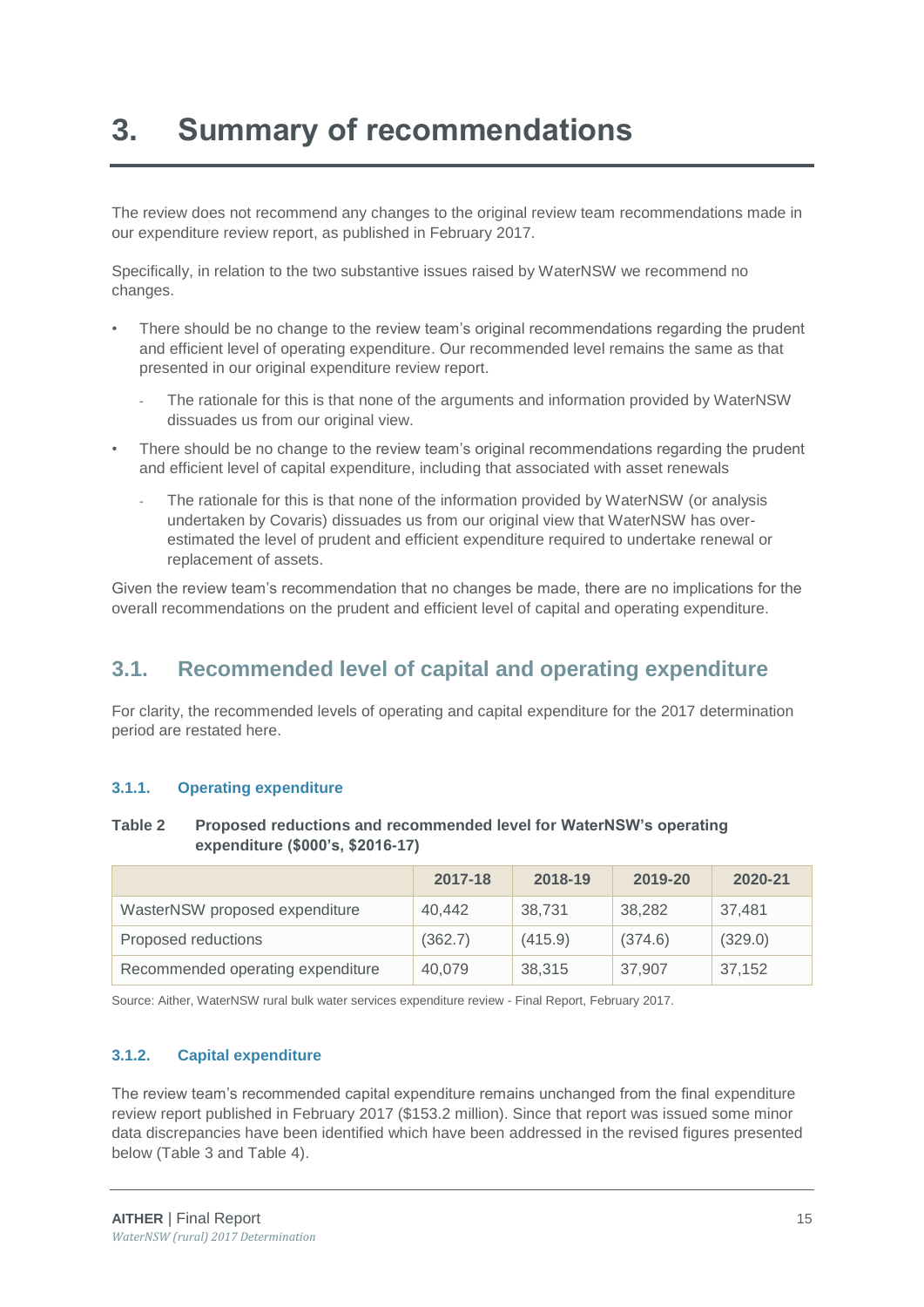#### <span id="page-18-0"></span>**Table 3 WaterNSW proposed and recommended capital expenditure (All Valleys, Government and User Share basis, next determination period, \$thousands, \$2016- 17)**

|                                      | 2017-18 | 2018-19 | 2019-20 | 2020-21 | <b>Total</b> |
|--------------------------------------|---------|---------|---------|---------|--------------|
| WaterNSW proposed                    |         |         |         |         |              |
| User Share                           | 41,977  | 43,833  | 33,314  | 30,586  | 149,711      |
| Government Share                     | 17,427  | 15,219  | 2,149   | 2.044   | 36,838       |
| Total                                | 59.404  | 59,052  | 35,463  | 32,630  | 186,549      |
| Review team recommended <sup>7</sup> |         |         |         |         |              |
| User Share                           | 35,395  | 35,409  | 24,891  | 22,957  | 118,652      |
| Government Share                     | 16,733  | 14.728  | 1.643   | 1.459   | 34,563       |
| Total                                | 52,128  | 50,137  | 26,534  | 24,417  | 153,216      |

Source: All data sourced from WaterNSW Pricing Proposal to the Independent Pricing and Regulatory Tribunal, Regulated prices for the NSW Rural Bulk Water Services from 1 July 2017 to 30 June 2021, 2016, p.126. Reforecasts were provided by WaterNSW on 30 September 2016 and 11 October 2016.

<sup>&</sup>lt;sup>7</sup> The total recommended capital expenditure has been changed to \$153.216 million; it was \$153.166 million in the February 2017 report. Further the split between User Share and Government Share has been adjusted slightly. This is due to two separate data discrepancies found.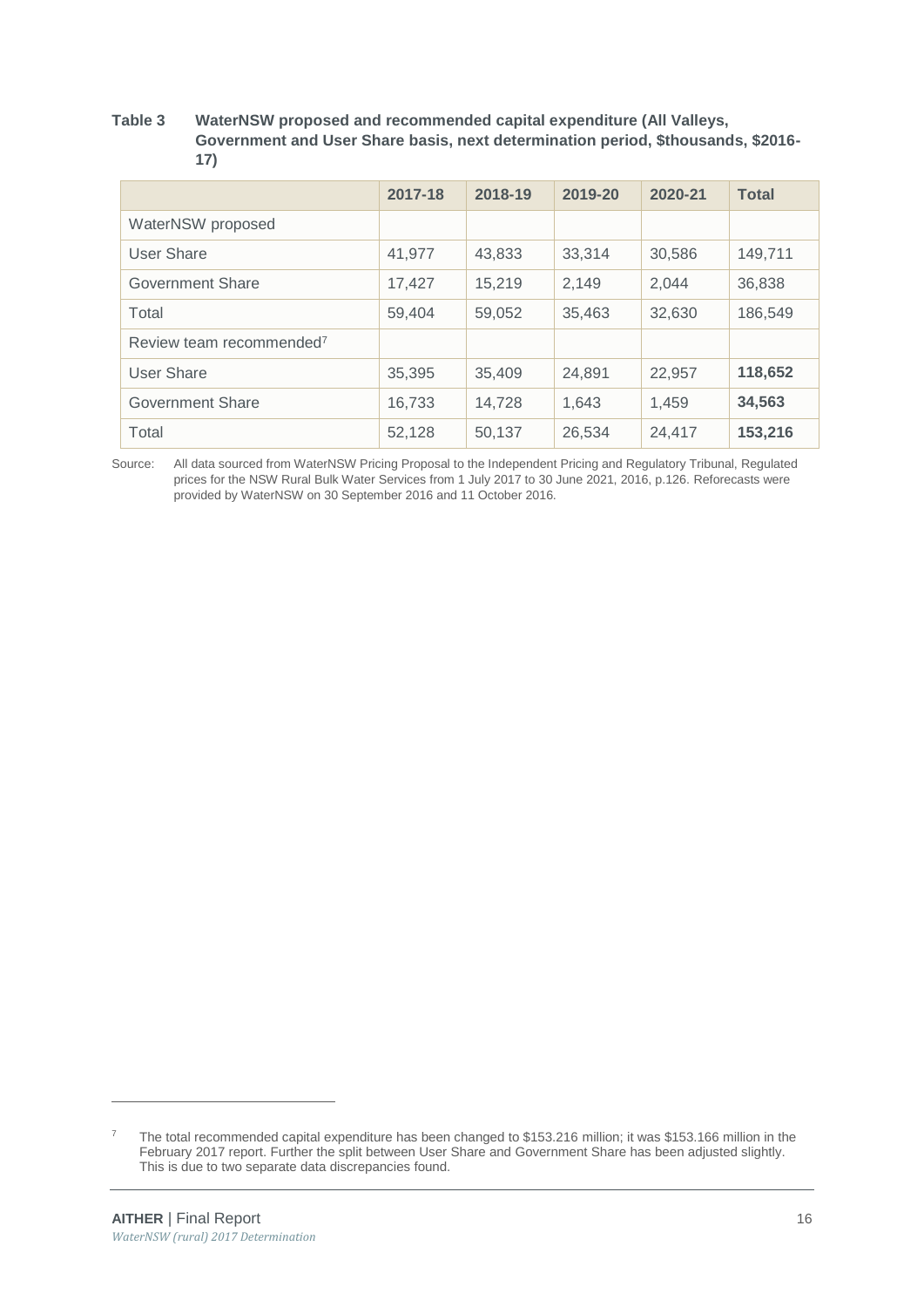<span id="page-19-1"></span>

| <b>Valley</b>                | <b>WaterNSW</b><br>revised proposed<br>expenditure | <b>Recommended</b><br>adjustments <sup>8</sup> | <b>Recommended</b><br>capital<br>expenditure <sup>8</sup> |
|------------------------------|----------------------------------------------------|------------------------------------------------|-----------------------------------------------------------|
| <b>Border</b>                | 1,137                                              | (352)                                          | 785                                                       |
| <b>Fish River</b>            | 18,154                                             | (3,845)                                        | 14,309                                                    |
| Gwydir                       | 12,216                                             | (2,088)                                        | 10,128                                                    |
| Lachlan                      | 21,926                                             | (4, 558)                                       | 17,368                                                    |
| Lowbidgee                    | 10,024                                             | (1,588)                                        | 8,436                                                     |
| Macquarie                    | 15,828                                             | (3,719)                                        | 12,109                                                    |
| Murray                       | 6,884                                              | (773)                                          | 6,111                                                     |
| Murrumbidgee                 | 42,872                                             | (10,005)                                       | 32,867                                                    |
| Namoi                        | 42,046                                             | (3,067)                                        | 38,979                                                    |
| Peel                         | 3,258                                              | (520)                                          | 2,738                                                     |
| <b>Total MDB Valleys</b>     | 174,345                                            | (30, 515)                                      | 143,830                                                   |
| Hunter                       | 8,826                                              | (2,304)                                        | 6,523                                                     |
| <b>North Coast</b>           | 1,777                                              | (281)                                          | 1,496                                                     |
| South Coast                  | 1,601                                              | (233)                                          | 1,367                                                     |
| <b>Total Coastal Valleys</b> | 12,204                                             | (2,818)                                        | 9,386                                                     |
| <b>Total All Valleys</b>     | 186,549                                            | (33, 333)                                      | 153,216                                                   |

<span id="page-19-0"></span>**Table 4 Recommended capital expenditure (By valley, User and Government Share, next determination period, \$000s, \$2016-17)**

Source: All data sourced from WaterNSW Pricing Proposal to the Independent Pricing and Regulatory Tribunal, Regulated prices for the NSW Rural Bulk Water Services from 1 July 2017 to 30 June 2021, 2016, p.126. Reforecasts were provided by WaterNSW on 30 September 2016 and 11 October 2016. Recommended adjustments are derived from the review team's recommended adjustments contained within this report.

<sup>&</sup>lt;sup>8</sup> The total recommended capital expenditure has been changed to \$153.216 million; it was \$153.166 million in Aither's February 2017 report. Further the split between User Share and Government Share has been adjusted slightly. This is due to two separate data discrepancies found.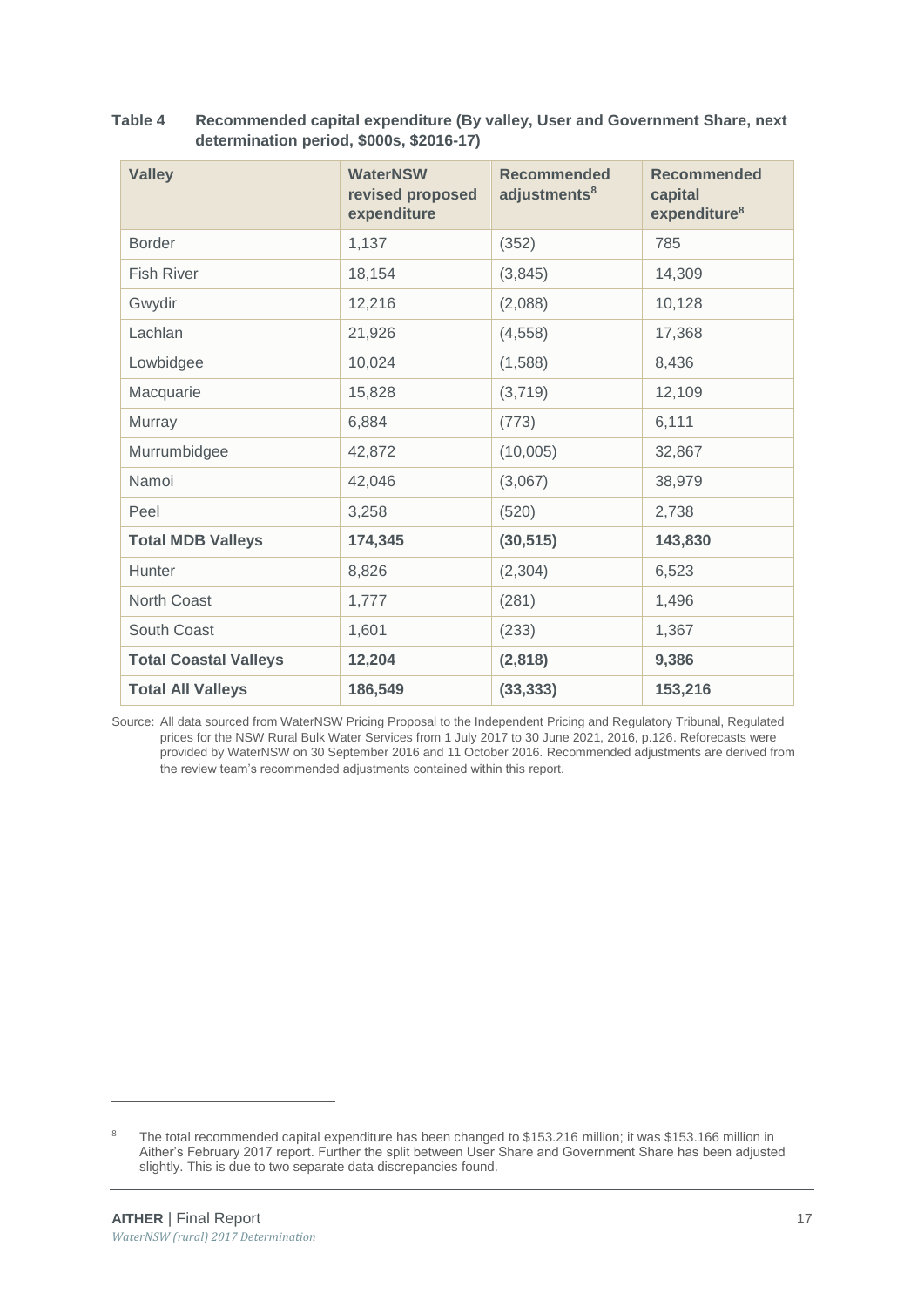## **Document history**

## **Revision:**

| Revision no. |                                                     |
|--------------|-----------------------------------------------------|
| Author/s     | Ben Jensen, Rohan Harris, Peter Walshe, Ryan Gormly |
| Checked      | Chris Olszak, Ryan Gormly                           |
| Approved     | Chris Olszak                                        |

## **Distribution:**

| Issue date  | Thursday 11 May 2017 |
|-------------|----------------------|
| Issued to   | <b>IPART</b>         |
| Description | <b>Final Report</b>  |

## **Citation:**

Aither 2017, *WaterNSW (rural) 2017 Determination: Review of WaterNSW's responses to IPART's draft decisions on its expenditure*, Aither Pty Ltd.

## **For information on this report:**

Mobile: 0425 707 170

Email: chris.olszak@aither.com.au